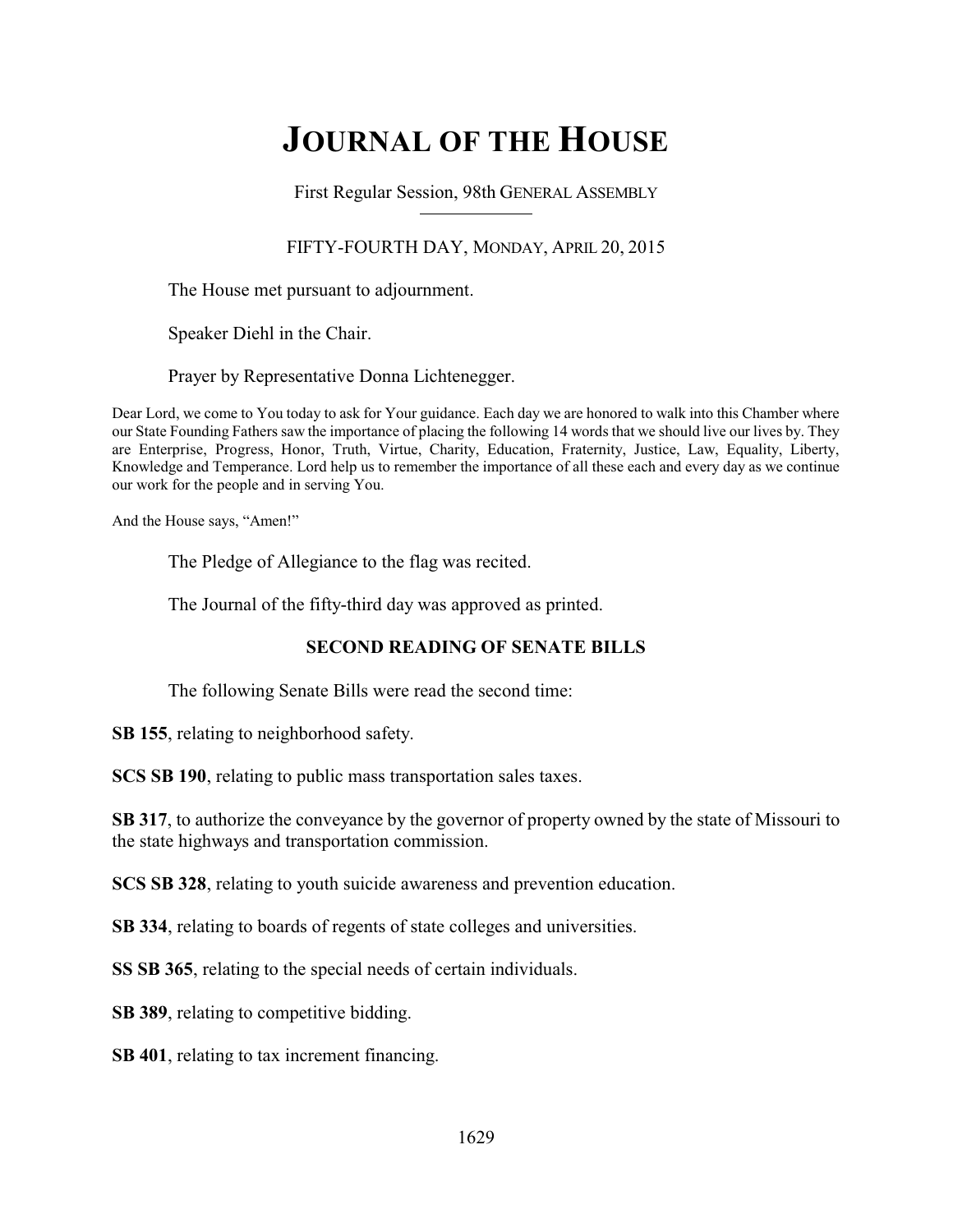**SCS SB 435**, to authorize the conveyance of property owned by the state in St. Louis County to St. Louis County.

### **SIGNING OF SENATE BILL**

All other business of the House was suspended while **CCS HCS SS#2 SCS SB 24** was read at length and, there being no objection, was signed by the Speaker to the end that the same may become law.

### **MESSAGES FROM THE SENATE**

Mr. Speaker: I am instructed by the Senate to inform the House of Representatives that the Senate refuses to concur in **HCS SCS SB 152, as amended**, and requests the House to recede from its position and failing to do so grant the Senate a conference thereon.

### **BILLS CARRYING REQUEST MESSAGES**

**HCS SCS SB 152, as amended**, relating to environmental protection, was taken up by Representative Miller.

Representative Miller moved that the House refuse to recede from its position on **HCS SCS SB 152, as amended**, and grant the Senate a conference.

Which motion was adopted.

### **THIRD READING OF SENATE BILLS**

**SCS SB 19**, relating to allocation of corporate income, was taken up by Representative Jones.

On motion of Representative Jones, **SCS SB 19** was truly agreed to and finally passed by the following vote:

| Alferman            | Allen       | Anders        | Anderson      |
|---------------------|-------------|---------------|---------------|
| Arthur              | Austin      | Bahr          | Basye         |
| <b>Bernskoetter</b> | Berry       | <b>Black</b>  | <b>Bondon</b> |
| Brown 57            | Brown 94    | Burlison      | <b>Burns</b>  |
| Carpenter           | Chipman     | Cierpiot      | Colona        |
| Conway 104          | Cookson     | Corlew        | Cornejo       |
| <b>Cross</b>        | Curtman     | Davis         | Dogan         |
| Dugger              | Dunn        | Eggleston     | Engler        |
| Entlicher           | Fitzpatrick | Fitzwater 144 | Fitzwater 49  |
| Fraker              | Franklin    | Frederick     | Gannon        |
| Gosen               | Green       | Haahr         | Haefner       |
| Harris              | Hicks       | Higdon        | Hill          |
| Hoskins             | Hough       | Houghton      | Hubbard       |
| Hummel              | Hurst       | Johnson       | Jones         |
| Keeney              | Kelley      | Kendrick      | Kidd          |
|                     |             |               |               |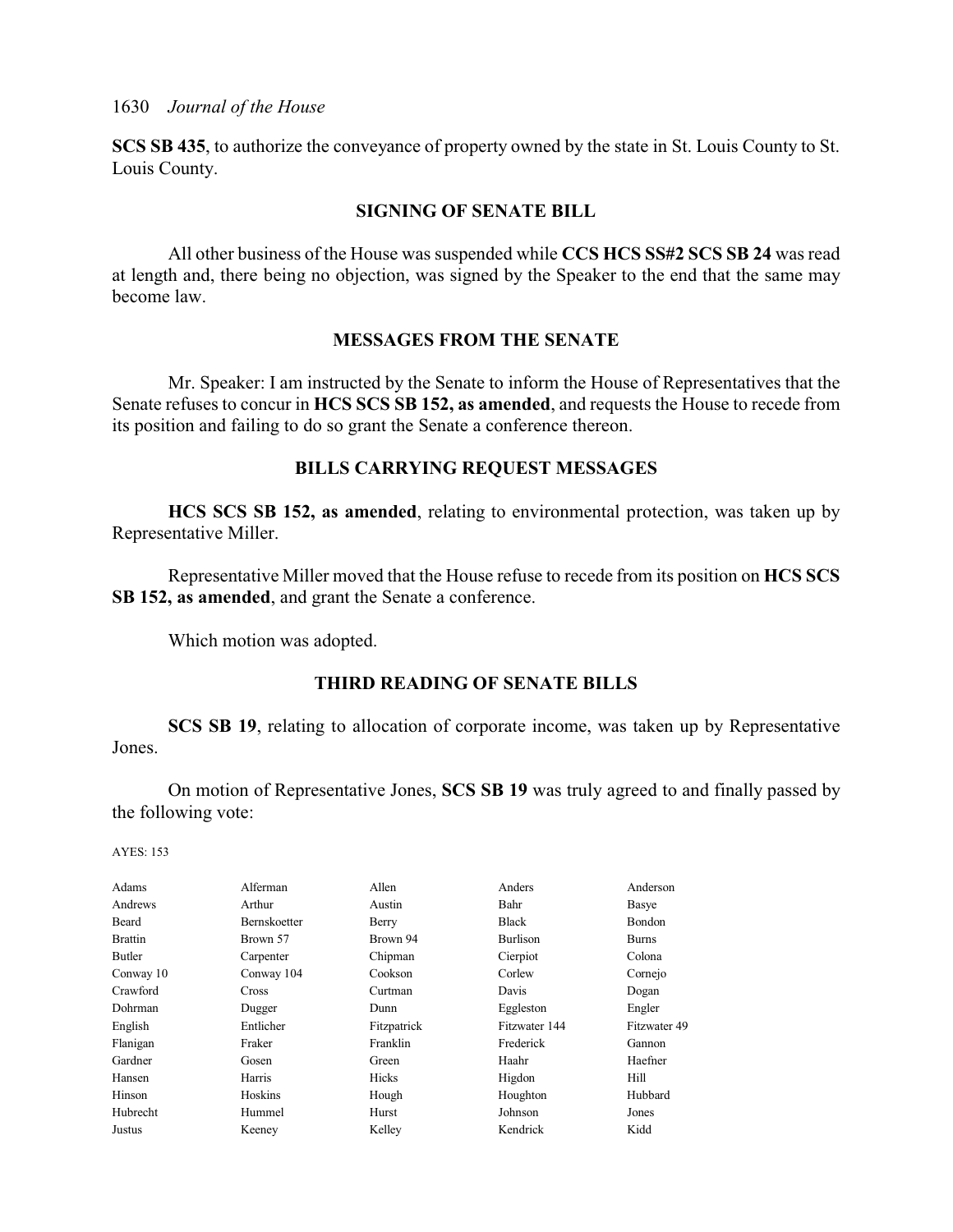# *Fifty-fourth Day–Monday, April 20, 2015* 1631

| King                          | Koenig       | Kolkmeyer   | Korman        | Kratky     |
|-------------------------------|--------------|-------------|---------------|------------|
| LaFaver                       | Lair         | Lant        | Lauer         | Lavender   |
| Leara                         | Lichtenegger | Love        | Lynch         | Marshall   |
| Mathews                       | May          | McCaherty   | McCann Beatty | McCreery   |
| McDaniel                      | McDonald     | McGaugh     | McManus       | Meredith   |
| Messenger                     | Miller       | Mims        | Mitten        | Montecillo |
| Moon                          | Morgan       | Morris      | Muntzel       | Neely      |
| <b>Nichols</b>                | Norr         | Otto        | Pace          | Parkinson  |
| Peters                        | Pfautsch     | Phillips    | Pike          | Pogue      |
| Redmon                        | Rehder       | Reiboldt    | Remole        | Rhoads     |
| Richardson                    | Rizzo        | Roden       | Roeber        | Rone       |
| Ross                          | Rowden       | Rowland     | Runions       | Shaul      |
| Shull                         | Shumake      | Smith       | Solon         | Sommer     |
| Spencer                       | Swan         | Taylor      | Vescovo       | Walker     |
| Walton Gray                   | Webber       | White       | Wiemann       | Wilson     |
| Wood                          | Zerr         | Mr. Speaker |               |            |
| <b>NOES: 004</b>              |              |             |               |            |
| <b>Barnes</b>                 | Kirkton      | McNeil      | Newman        |            |
| PRESENT: 000                  |              |             |               |            |
| <b>ABSENT WITH LEAVE: 005</b> |              |             |               |            |
| Curtis                        | Ellington    | Pierson     | Pietzman      | Ruth       |

VACANCIES: 001

Speaker Diehl declared the bill passed.

**SB 194**, relating to tax credits for business facilities, was taken up by Representative Berry.

On motion of Representative Berry, **SB 194** was truly agreed to and finally passed by the following vote:

| Adams        | Alferman  | Allen        | Anders        | Arthur         |
|--------------|-----------|--------------|---------------|----------------|
| Austin       | Beard     | Bernskoetter | Berry         | <b>Black</b>   |
| Bondon       | Brown 57  | Brown 94     | <b>Burns</b>  | Butler         |
| Carpenter    | Cierpiot  | Colona       | Conway 10     | Conway 104     |
| Cookson      | Corlew    | Cornejo      | Crawford      | Cross          |
| Davis        | Dogan     | Dohrman      | Dugger        | Dunn           |
| Engler       | English   | Entlicher    | Fitzwater 144 | Flanigan       |
| Fraker       | Franklin  | Gannon       | Gosen         | Green          |
| Haahr        | Haefner   | Hansen       | Harris        | Hicks          |
| Higdon       | Hinson    | Hoskins      | Hough         | Houghton       |
| Hubbard      | Jones     | Justus       | Kelley        | Kendrick       |
| King         | Kolkmeyer | Korman       | Kratky        | LaFaver        |
| Lair         | Lant      | Lauer        | Lavender      | Leara          |
| Lichtenegger | Lynch     | May          | McCaherty     | McCann Beatty  |
| McCreery     | McGaugh   | McManus      | Messenger     | Miller         |
| Mims         | Morgan    | Morris       | Muntzel       | <b>Nichols</b> |
| Pfautsch     | Phillips  | Pike         | Reiboldt      | Richardson     |
| Rizzo        | Roden     | Roeber       | Rone          | Rowden         |
|              |           |              |               |                |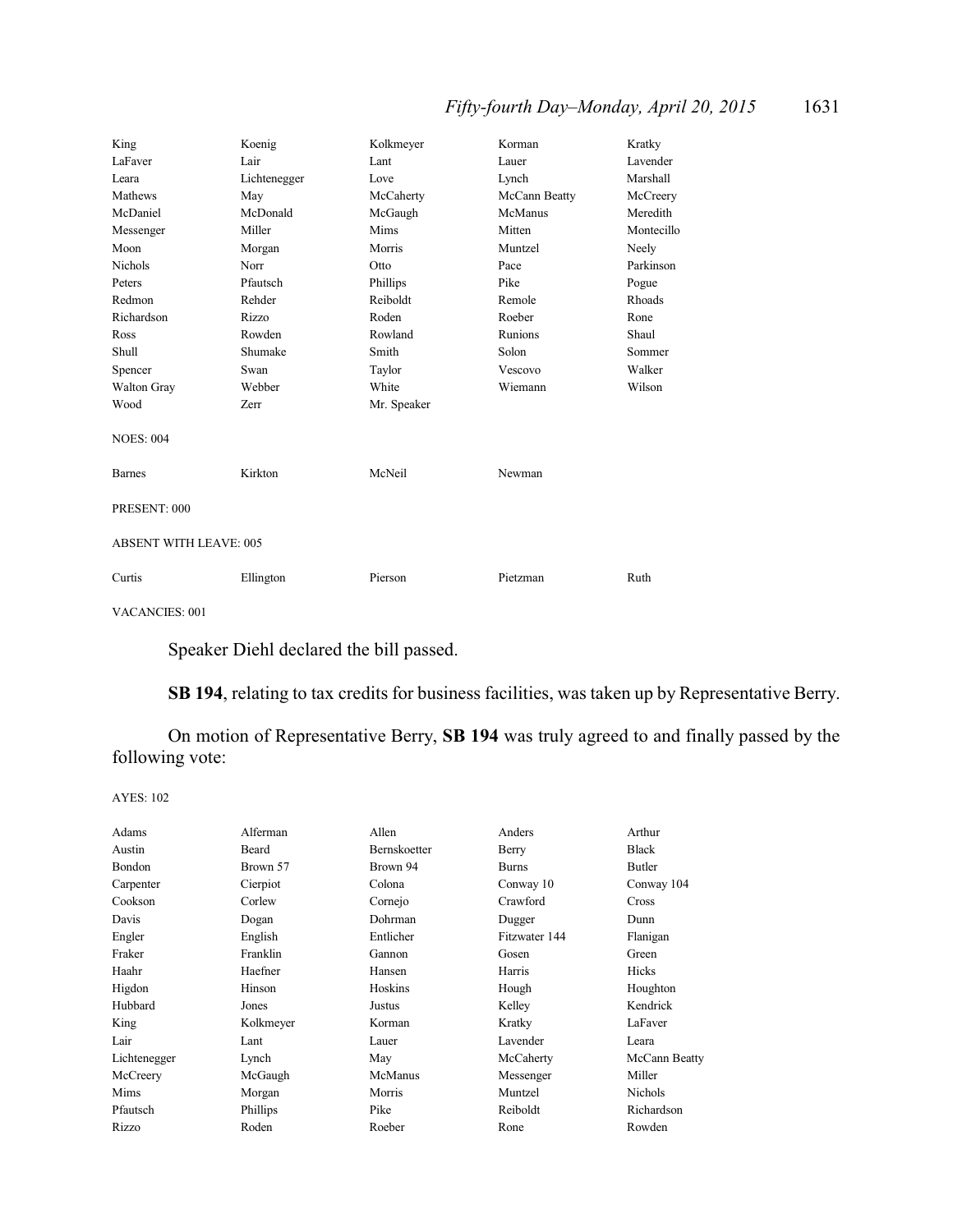| Rowland<br>Solon<br>Zerr      | Runions<br>Sommer<br>Mr. Speaker | Shaul<br>Swan | Shull<br>Walker | Shumake<br>Webber  |
|-------------------------------|----------------------------------|---------------|-----------------|--------------------|
| <b>NOES: 053</b>              |                                  |               |                 |                    |
| Anderson                      | Andrews                          | Bahr          | <b>Barnes</b>   | Basye              |
| <b>Brattin</b>                | Burlison                         | Chipman       | Curtman         | Eggleston          |
| Fitzpatrick                   | Fitzwater 49                     | Frederick     | Gardner         | Hill               |
| Hubrecht                      | Hummel                           | Hurst         | Johnson         | Keeney             |
| Kidd                          | Kirkton                          | Koenig        | Love            | Marshall           |
| Mathews                       | McDaniel                         | McDonald      | McNeil          | Meredith           |
| Mitten                        | Montecillo                       | Moon          | Neely           | Newman             |
| Norr                          | Otto                             | Pace          | Parkinson       | Peters             |
| Pogue                         | Rehder                           | Remole        | Rhoads          | Ross               |
| Smith                         | Spencer                          | Taylor        | Vescovo         | <b>Walton Gray</b> |
| White                         | Wiemann                          | Wilson        |                 |                    |
| PRESENT: 000                  |                                  |               |                 |                    |
| <b>ABSENT WITH LEAVE: 007</b> |                                  |               |                 |                    |
| Curtis                        | Ellington                        | Pierson       | Pietzman        | Redmon             |
| Ruth                          | Wood                             |               |                 |                    |

VACANCIES: 001

Speaker Diehl declared the bill passed.

# **THIRD READING OF HOUSE BILLS**

**HCS HB 1084**, relating to sulfur dioxide ambient air quality monitoring, was taken up by Representative Miller.

On motion of Representative Miller, **HCS HB 1084** was read the third time and passed by the following vote:

| Adams        | Alferman       | Allen               | Anders        | Anderson      |
|--------------|----------------|---------------------|---------------|---------------|
| Andrews      | Arthur         | Austin              | Bahr          | <b>Barnes</b> |
| Basye        | Beard          | <b>Bernskoetter</b> | Berry         | Black         |
| Bondon       | <b>Brattin</b> | Brown 57            | Brown 94      | Burlison      |
| <b>Burns</b> | Butler         | Carpenter           | Chipman       | Cierpiot      |
| Colona       | Conway 10      | Conway 104          | Cookson       | Corlew        |
| Cornejo      | Crawford       | <b>Cross</b>        | Curtman       | Davis         |
| Dogan        | Dohrman        | Dugger              | Eggleston     | Engler        |
| English      | Entlicher      | Fitzpatrick         | Fitzwater 144 | Fitzwater 49  |
| Flanigan     | Franklin       | Frederick           | Gannon        | Gardner       |
| Gosen        | Green          | Haahr               | Haefner       | Hansen        |
| Harris       | Hicks          | Higdon              | Hill          | Hinson        |
| Hoskins      | Hough          | Houghton            | Hubbard       | Hubrecht      |
| Hummel       | Hurst          | Johnson             | Jones         | Justus        |
| Keeney       | Kelley         | Kendrick            | Kidd          | King          |
| Koenig       | Kolkmeyer      | Korman              | Kratky        | LaFaver       |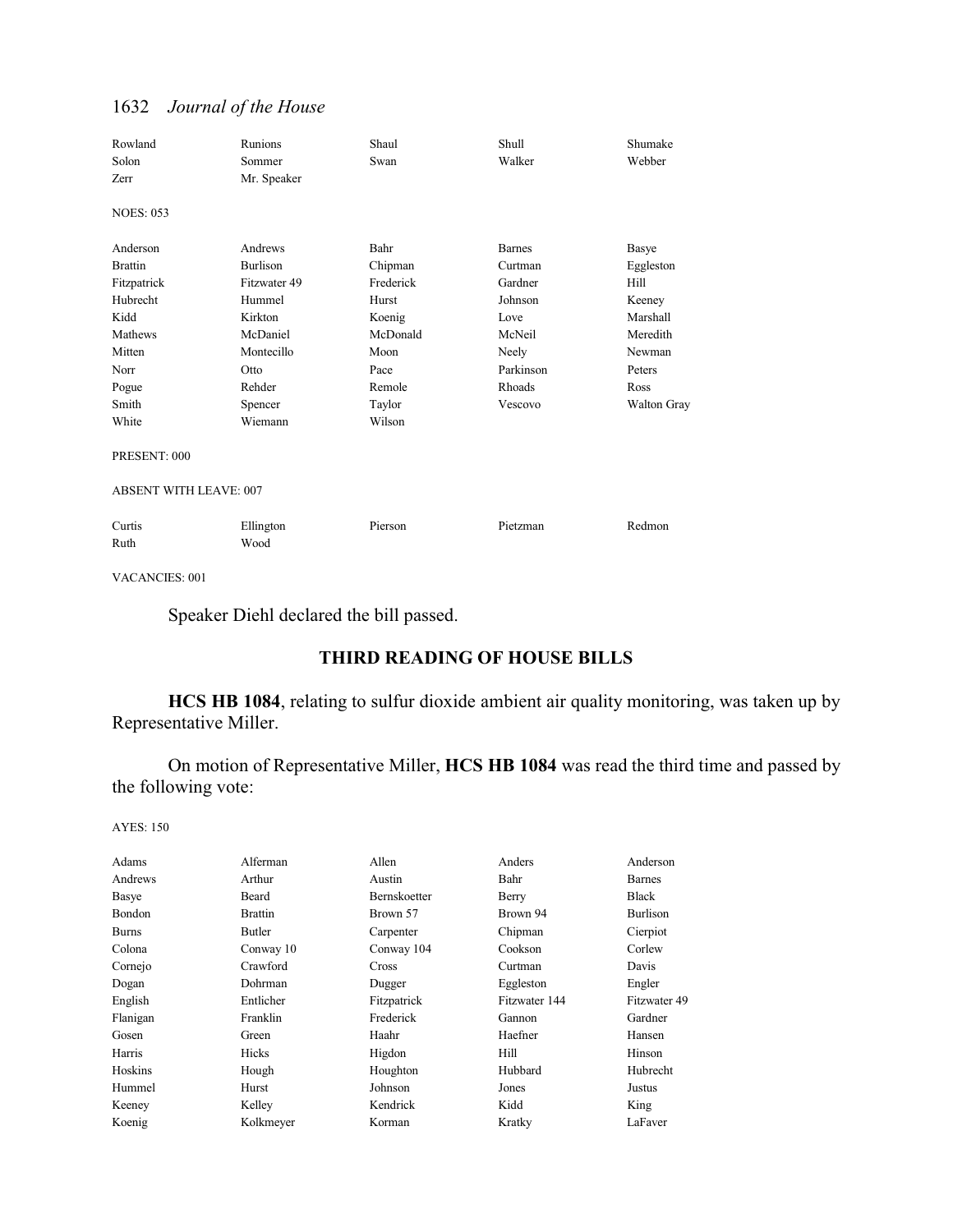# *Fifty-fourth Day–Monday, April 20, 2015* 1633

| Lair                          | Lant      | Lauer         | Lavender       | Leara       |
|-------------------------------|-----------|---------------|----------------|-------------|
| Lichtenegger                  | Love      | Lynch         | Marshall       | Mathews     |
| May                           | McCaherty | McCann Beatty | McDaniel       | McDonald    |
| McGaugh                       | McManus   | McNeil        | Meredith       | Messenger   |
| Miller                        | Mims      | Mitten        | Montecillo     | Moon        |
| Morris                        | Muntzel   | Neely         | <b>Nichols</b> | Norr        |
| Otto                          | Pace      | Parkinson     | Peters         | Pfautsch    |
| Phillips                      | Pike      | Redmon        | Rehder         | Reiboldt    |
| Remole                        | Rhoads    | Richardson    | Rizzo          | Roden       |
| Roeber                        | Rone      | Ross          | Rowden         | Rowland     |
| Runions                       | Shaul     | Shull         | Shumake        | Smith       |
| Solon                         | Sommer    | Spencer       | Swan           | Taylor      |
| Vescovo                       | Walker    | Walton Gray   | Webber         | White       |
| Wiemann                       | Wilson    | Wood          | Zerr           | Mr. Speaker |
| <b>NOES: 005</b>              |           |               |                |             |
| Dunn                          | Kirkton   | McCreery      | Morgan         | Pogue       |
| PRESENT: 000                  |           |               |                |             |
| <b>ABSENT WITH LEAVE: 007</b> |           |               |                |             |
| Curtis                        | Ellington | Fraker        | Newman         | Pierson     |
| Pietzman                      | Ruth      |               |                |             |

VACANCIES: 001

Speaker Diehl declared the bill passed.

**HCS HB 796**, relating to public assistance, was taken up by Representative Haefner.

On motion of Representative Haefner, **HCS HB 796** was read the third time and passed by the following vote:

| Alferman  | Allen           | Anderson      | Andrews        | Austin              |
|-----------|-----------------|---------------|----------------|---------------------|
| Bahr      | <b>Barnes</b>   | Basye         | Beard          | <b>Bernskoetter</b> |
| Berry     | <b>Black</b>    | <b>Bondon</b> | <b>Brattin</b> | Brown 57            |
| Brown 94  | <b>Burlison</b> | Chipman       | Cierpiot       | Conway 104          |
| Cookson   | Corlew          | Cornejo       | Crawford       | Cross               |
| Curtman   | Davis           | Dogan         | Dohrman        | Dugger              |
| Eggleston | Engler          | Entlicher     | Fitzwater 144  | Fitzwater 49        |
| Fraker    | Franklin        | Frederick     | Gannon         | Gosen               |
| Haahr     | Haefner         | Hansen        | Hicks          | Higdon              |
| Hill      | Hinson          | Hoskins       | Hough          | Houghton            |
| Hubrecht  | Hurst           | Johnson       | Jones          | Justus              |
| Keeney    | Kelley          | Kidd          | King           | Koenig              |
| Kolkmeyer | Korman          | Lair          | Lant           | Lauer               |
| Leara     | Lichtenegger    | Love          | Lynch          | Mathews             |
| McCaherty | McDaniel        | McGaugh       | Messenger      | Miller              |
| Moon      | Morris          | Muntzel       | Neely          | Parkinson           |
| Pfautsch  | <b>Phillips</b> | Pike          | Redmon         | Rehder              |
| Reiboldt  | Remole          | <b>Rhoads</b> | Richardson     | Roden               |
| Roeber    | Rone            | Ross          | Rowden         | Rowland             |
|           |                 |               |                |                     |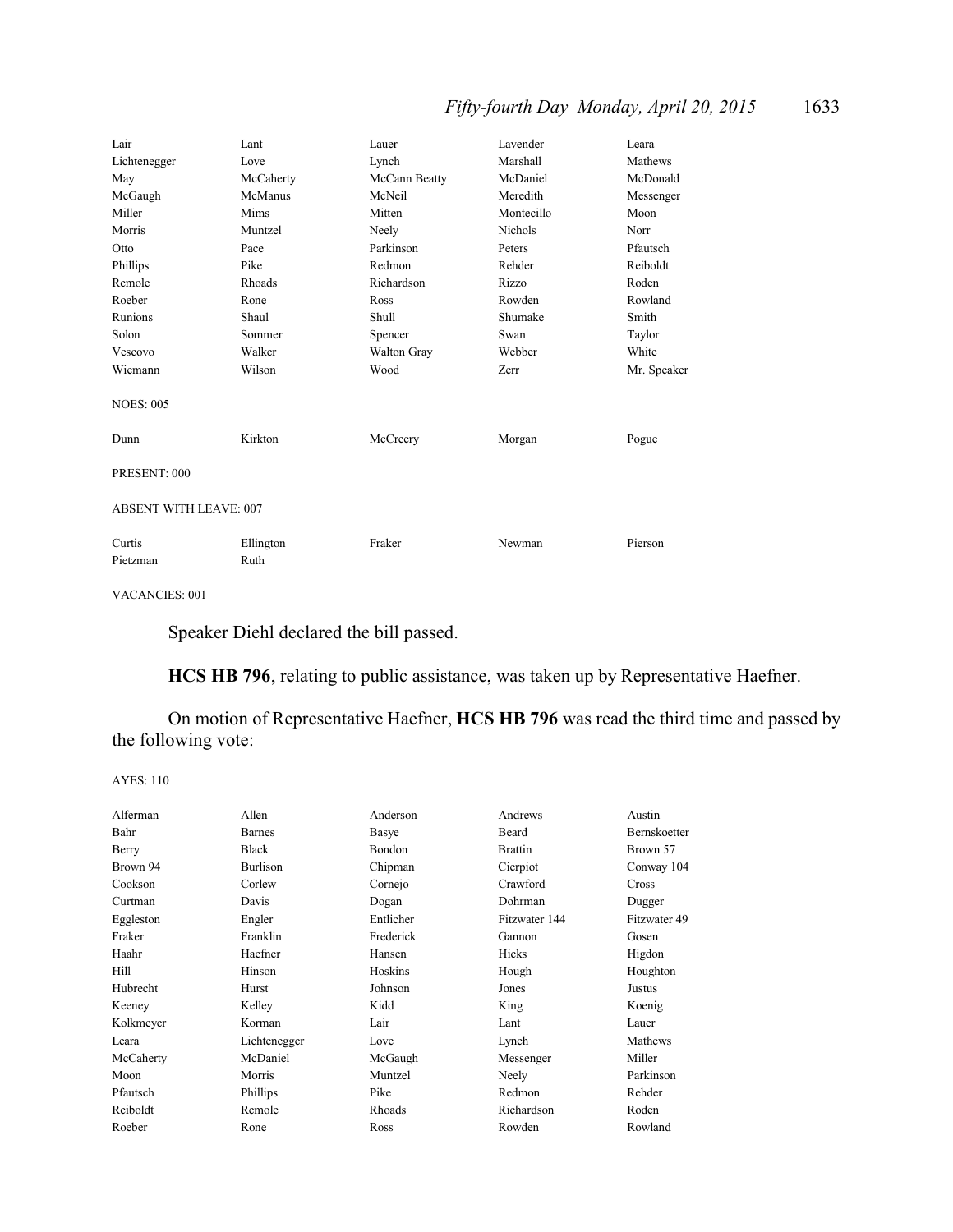| Shaul                         | Shull       | Shumake       | Solon        | Sommer      |
|-------------------------------|-------------|---------------|--------------|-------------|
| Spencer                       | Swan        | Taylor        | Vescovo      | Walker      |
| Wiemann                       | Wilson      | Wood          | Zerr         | Mr. Speaker |
| <b>NOES: 043</b>              |             |               |              |             |
| Adams                         | Anders      | Arthur        | <b>Burns</b> | Butler      |
| Carpenter                     | Colona      | Conway 10     | Dunn         | English     |
| Gardner                       | Green       | Harris        | Hubbard      | Hummel      |
| Kendrick                      | Kirkton     | Kratky        | LaFaver      | Lavender    |
| Marshall                      | May         | McCann Beatty | McCreery     | McManus     |
| McNeil                        | Meredith    | Mims          | Mitten       | Montecillo  |
| Morgan                        | Newman      | Nichols       | Norr         | Otto        |
| Pace                          | Peters      | Pogue         | Rizzo        | Runions     |
| Smith                         | Walton Gray | White         |              |             |
| PRESENT: 000                  |             |               |              |             |
| <b>ABSENT WITH LEAVE: 009</b> |             |               |              |             |
| Curtis                        | Ellington   | Fitzpatrick   | Flanigan     | McDonald    |
| Pierson                       | Pietzman    | Ruth          | Webber       |             |

VACANCIES: 001

Speaker Diehl declared the bill passed.

**HCS HB 752**, relating to public employee retirement plan benefits, was taken up by Representative Dugger.

On motion of Representative Dugger, **HCS HB 752** was read the third time and passed by the following vote:

| Allen          | Anderson   | Andrews             | Austin          |
|----------------|------------|---------------------|-----------------|
| Basye          | Beard      | <b>Bernskoetter</b> | Berry           |
| <b>Brattin</b> | Brown 57   | Brown 94            | <b>Burlison</b> |
| Conway 10      | Conway 104 | Cookson             | Cornejo         |
| <b>Cross</b>   | Curtman    | Davis               | Dogan           |
| Dugger         | Eggleston  | English             | Entlicher       |
| Fraker         | Franklin   | Frederick           | Gannon          |
| Haahr          | Haefner    | Hansen              | <b>Hicks</b>    |
| Hill           | Hinson     | Hoskins             | Hough           |
| Hubrecht       | Hurst      | Johnson             | Keeney          |
| Kendrick       | King       | Koenig              | Kolkmeyer       |
| Lair           | Lant       | Lauer               | Leara           |
| Love           | Lynch      | Mathews             | May             |
| McNeil         | Messenger  | Morris              | Muntzel         |
| <b>Nichols</b> | Parkinson  | Pfautsch            | Phillips        |
| Redmon         | Rehder     | Reiboldt            | Remole          |
| Richardson     | Roden      | Roeber              | Rone            |
| Rowden         | Rowland    | Shaul               | Shumake         |
| Sommer         | Spencer    | Swan                | Taylor          |
| Walker         | Wiemann    | Wilson              | Wood            |
| Mr. Speaker    |            |                     |                 |
|                |            |                     |                 |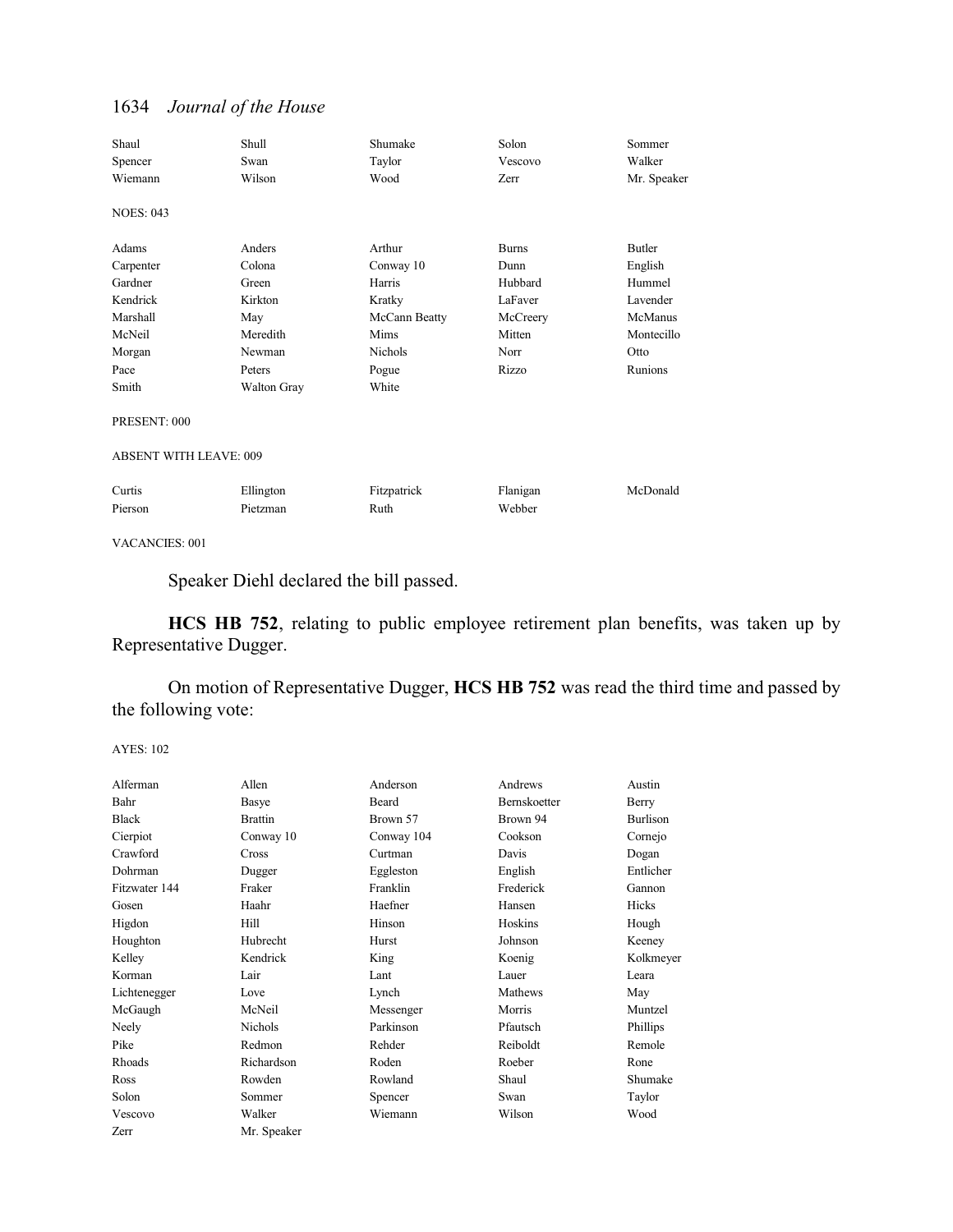# *Fifty-fourth Day–Monday, April 20, 2015* 1635

#### NOES: 049

| Adams                         | Anders    | Arthur             | <b>Barnes</b> | Bondon     |
|-------------------------------|-----------|--------------------|---------------|------------|
| <b>Burns</b>                  | Butler    | Carpenter          | Chipman       | Colona     |
| Corlew                        | Dunn      | Engler             | Fitzwater 49  | Gardner    |
| Green                         | Harris    | Hubbard            | Hummel        | Jones      |
| Kidd                          | Kirkton   | Kratky             | LaFaver       | Lavender   |
| Marshall                      | McCaherty | McCann Beatty      | McCreery      | McDaniel   |
| McManus                       | Meredith  | Mims               | Mitten        | Montecillo |
| Moon                          | Morgan    | Newman             | Norr          | Otto       |
| Pace                          | Peters    | Pogue              | Rizzo         | Runions    |
| Shull                         | Smith     | <b>Walton Gray</b> | White         |            |
| PRESENT: 000                  |           |                    |               |            |
| <b>ABSENT WITH LEAVE: 011</b> |           |                    |               |            |
| Curtis                        | Ellington | Fitzpatrick        | Flanigan      | Justus     |
| McDonald                      | Miller    | Pierson            | Pietzman      | Ruth       |
| Webber                        |           |                    |               |            |

#### VACANCIES: 001

Speaker Diehl declared the bill passed.

**HCS HB 734**, relating to child protection, was taken up by Representative Haefner.

Representative Richardson moved the previous question.

Which motion was adopted by the following vote:

| Alferman        | Allen         | Anderson       | Andrews       | Bahr         |
|-----------------|---------------|----------------|---------------|--------------|
| <b>Barnes</b>   | Basye         | Beard          | Bernskoetter  | Berry        |
| <b>Black</b>    | <b>Bondon</b> | <b>Brattin</b> | Brown 57      | Brown 94     |
| <b>Burlison</b> | Chipman       | Cierpiot       | Conway 104    | Cookson      |
| Corlew          | Cornejo       | Crawford       | Cross         | Curtman      |
| Davis           | Dogan         | Dohrman        | Dugger        | Eggleston    |
| Engler          | English       | Entlicher      | Fitzwater 144 | Fitzwater 49 |
| Fraker          | Franklin      | Frederick      | Gannon        | Gosen        |
| Haahr           | Haefner       | Hansen         | Hicks         | Higdon       |
| Hill            | Hinson        | Hoskins        | Hough         | Houghton     |
| Hubrecht        | Hurst         | Johnson        | Jones         | Justus       |
| Keeney          | Kelley        | Kidd           | King          | Koenig       |
| Kolkmeyer       | Korman        | Lair           | Lant          | Lauer        |
| Leara           | Lichtenegger  | Love           | Lynch         | Mathews      |
| McDaniel        | McGaugh       | Messenger      | Miller        | Moon         |
| Morris          | Muntzel       | Neely          | Parkinson     | Pfautsch     |
| Phillips        | Pietzman      | Pike           | Pogue         | Redmon       |
| Rehder          | Reiboldt      | Remole         | <b>Rhoads</b> | Richardson   |
| Roden           | Roeber        | Rone           | Ross          | Rowden       |
| Rowland         | Shaul         | Shull          | Shumake       | Solon        |
| Sommer          | Spencer       | Swan           | Taylor        | Vescovo      |
| Walker          | White         | Wiemann        | Wilson        | Wood         |
| Zerr            | Mr. Speaker   |                |               |              |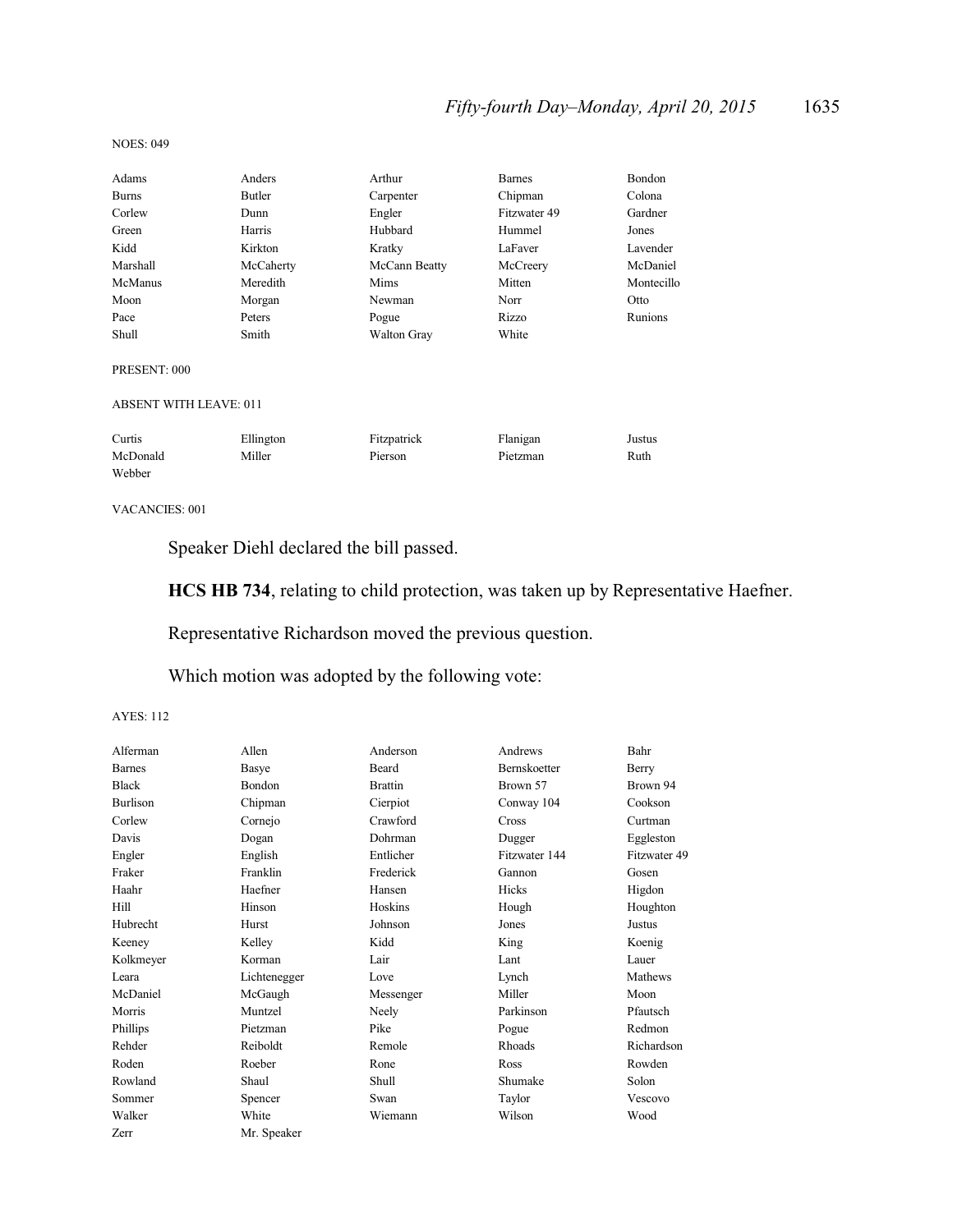NOES: 040

| Adams                  | Anders         | Arthur    | <b>Burns</b> | Butler      |
|------------------------|----------------|-----------|--------------|-------------|
| Carpenter              | Colona         | Conway 10 | Dunn         | Gardner     |
| Green                  | Harris         | Hubbard   | Hummel       | Kendrick    |
| Kirkton                | Kratky         | LaFaver   | Lavender     | Marshall    |
| May                    | McCann Beatty  | McCreery  | McManus      | McNeil      |
| Meredith               | Mims           | Mitten    | Montecillo   | Morgan      |
| Newman                 | <b>Nichols</b> | Norr      | Otto         | Pace        |
| Peters                 | Rizzo          | Runions   | Smith        | Walton Gray |
| PRESENT: 000           |                |           |              |             |
| ABSENT WITH LEAVE: 010 |                |           |              |             |
| Austin                 | Curtis         | Ellington | Fitzpatrick  | Flanigan    |
| McCaherty              | McDonald       | Pierson   | Ruth         | Webber      |
|                        |                |           |              |             |

VACANCIES: 001

# On motion of Representative Haefner, **HCS HB 734** was read the third time and passed by the following vote:

| Adams            | Alferman            | Allen              | Anders          | Anderson      |
|------------------|---------------------|--------------------|-----------------|---------------|
| Andrews          | Arthur              | Bahr               | <b>Barnes</b>   | Basye         |
| <b>Beard</b>     | <b>Bernskoetter</b> | <b>Berry</b>       | <b>Black</b>    | <b>Bondon</b> |
| <b>Brattin</b>   | Brown 57            | Brown 94           | <b>Burlison</b> | <b>Burns</b>  |
| Carpenter        | Chipman             | Cierpiot           | Conway 10       | Conway 104    |
| Cookson          | Corlew              | Cornejo            | Crawford        | <b>Cross</b>  |
| Curtman          | Davis               | Dogan              | Dohrman         | Dugger        |
| Dunn             | Eggleston           | Engler             | English         | Entlicher     |
| Fitzwater 144    | Fitzwater 49        | Franklin           | Frederick       | Gannon        |
| Gosen            | Haahr               | Haefner            | Hansen          | Harris        |
| Hicks            | Higdon              | Hill               | Hinson          | Hoskins       |
| Hough            | Houghton            | Hubrecht           | Hummel          | Hurst         |
| Johnson          | Jones               | Justus             | Keeney          | Kelley        |
| Kendrick         | Kidd                | King               | Kirkton         | Koenig        |
| Kolkmeyer        | Korman              | Kratky             | LaFaver         | Lair          |
| Lant             | Lauer               | Lavender           | Leara           | Lichtenegger  |
| Love             | Lynch               | Marshall           | Mathews         | McCaherty     |
| McDaniel         | McDonald            | McGaugh            | Meredith        | Messenger     |
| Miller           | Montecillo          | Moon               | Morgan          | Morris        |
| Muntzel          | Neely               | <b>Nichols</b>     | Otto            | Pace          |
| Parkinson        | Peters              | Pfautsch           | Phillips        | Pietzman      |
| Pike             | Pogue               | Redmon             | Rehder          | Reiboldt      |
| Remole           | Rhoads              | Richardson         | Rizzo           | Roden         |
| Roeber           | Rone                | Ross               | Rowden          | Rowland       |
| Runions          | Shaul               | Shull              | Shumake         | Smith         |
| Solon            | Sommer              | Spencer            | Swan            | Taylor        |
| Vescovo          | Walker              | <b>Walton Gray</b> | White           | Wiemann       |
| Wilson           | Wood                | Zerr               | Mr. Speaker     |               |
| <b>NOES: 012</b> |                     |                    |                 |               |
| <b>Butler</b>    | Colona              | Gardner            | Hubbard         | May           |
| McCann Beatty    | McCreery            | McNeil             | Mims            | Mitten        |
| Newman           | Norr                |                    |                 |               |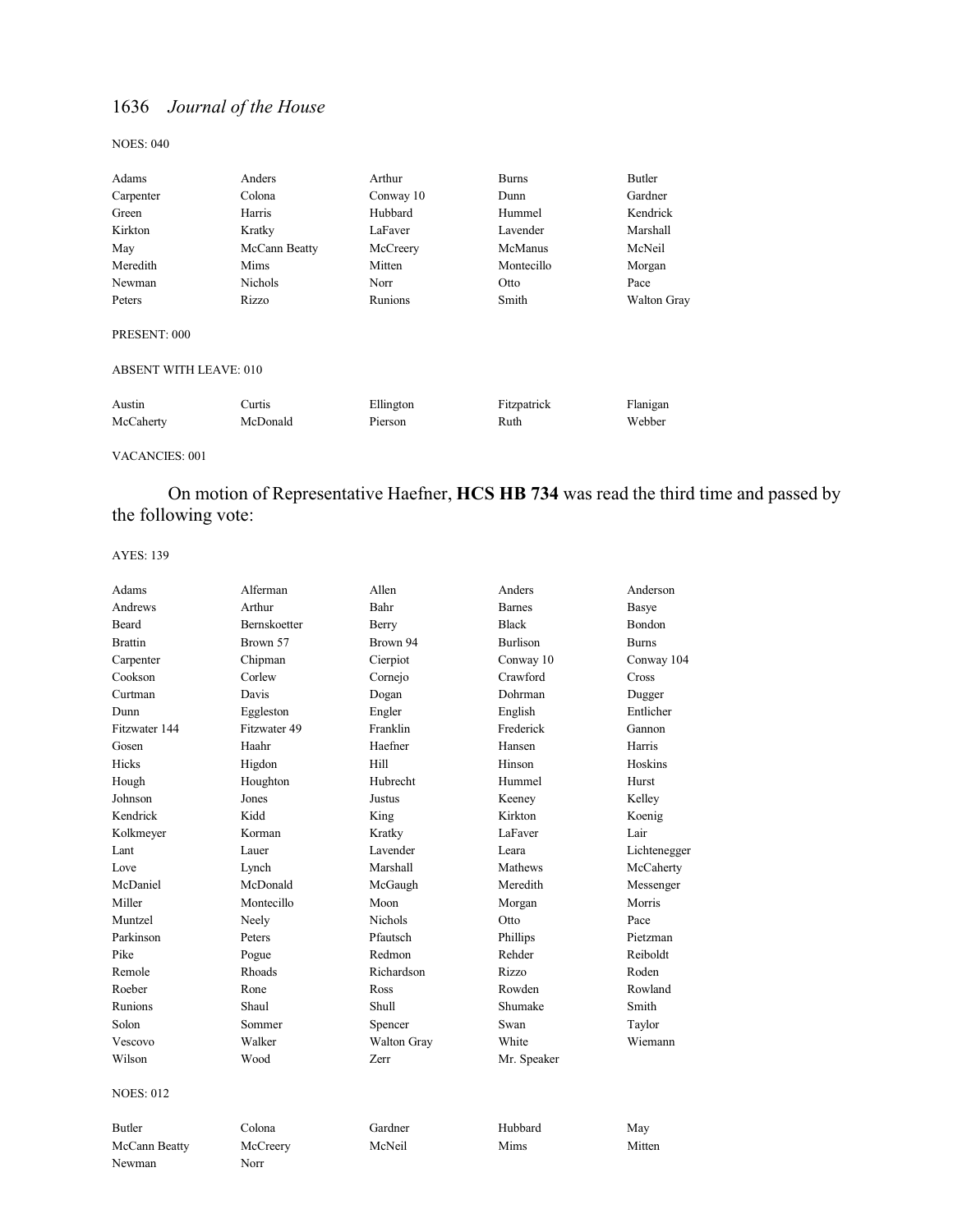#### PRESENT: 001

Green

#### ABSENT WITH LEAVE: 010

| Austin | Curtis  | Ellington | Fitzpatrick | Flanigan |
|--------|---------|-----------|-------------|----------|
| Fraker | McManus | Pierson   | Ruth        | Webber   |

#### VACANCIES: 001

Speaker Diehl declared the bill passed.

**HB 684**, relating to guardianships, was taken up by Representative Koenig.

Representative Richardson moved the previous question.

Which motion was adopted by the following vote:

| Alferman         | Allen         | Anderson      | Andrews      | Austin       |
|------------------|---------------|---------------|--------------|--------------|
| Bahr             | <b>Barnes</b> | Basye         | <b>Beard</b> | Bernskoetter |
| Berry            | <b>Black</b>  | Bondon        | Brown 57     | Brown 94     |
| <b>Burlison</b>  | Chipman       | Cierpiot      | Conway 104   | Cookson      |
| Corlew           | Cornejo       | Crawford      | Cross        | Curtman      |
| Davis            | Dogan         | Dohrman       | Dugger       | Eggleston    |
| Engler           | Entlicher     | Fitzpatrick   | Fitzwater 49 | Flanigan     |
| Fraker           | Franklin      | Frederick     | Gannon       | Gosen        |
| Haahr            | Haefner       | Hansen        | Hicks        | Higdon       |
| Hill             | Hinson        | Hoskins       | Hough        | Houghton     |
| Hubrecht         | Hurst         | Johnson       | Jones        | Justus       |
| Keeney           | Kelley        | Kidd          | King         | Koenig       |
| Kolkmeyer        | Korman        | Lair          | Lant         | Lauer        |
| Leara            | Lichtenegger  | Love          | Lynch        | Marshall     |
| Mathews          | McCaherty     | McDaniel      | McGaugh      | Messenger    |
| Miller           | Moon          | Morris        | Muntzel      | Neely        |
| Parkinson        | Pfautsch      | Phillips      | Pietzman     | Pike         |
| Pogue            | Redmon        | Rehder        | Reiboldt     | Remole       |
| Rhoads           | Richardson    | Roden         | Roeber       | Rone         |
| Ross             | Rowden        | Rowland       | Shaul        | Shull        |
| Shumake          | Solon         | Sommer        | Spencer      | Swan         |
| Taylor           | Vescovo       | Walker        | White        | Wilson       |
| Wood             | Zerr          | Mr. Speaker   |              |              |
| <b>NOES: 043</b> |               |               |              |              |
| Adams            | Anders        | Arthur        | <b>Burns</b> | Butler       |
| Carpenter        | Colona        | Conway 10     | Dunn         | Ellington    |
| English          | Gardner       | Green         | Harris       | Hubbard      |
| Hummel           | Kendrick      | Kirkton       | Kratky       | LaFaver      |
| Lavender         | May           | McCann Beatty | McCreery     | McDonald     |
| McManus          | McNeil        | Meredith      | Mims         | Mitten       |
| Montecillo       | Morgan        | Newman        | Nichols      | Norr         |
| Otto             | Pace          | Peters        | Rizzo        | Runions      |
| Smith            | Walton Gray   | Webber        |              |              |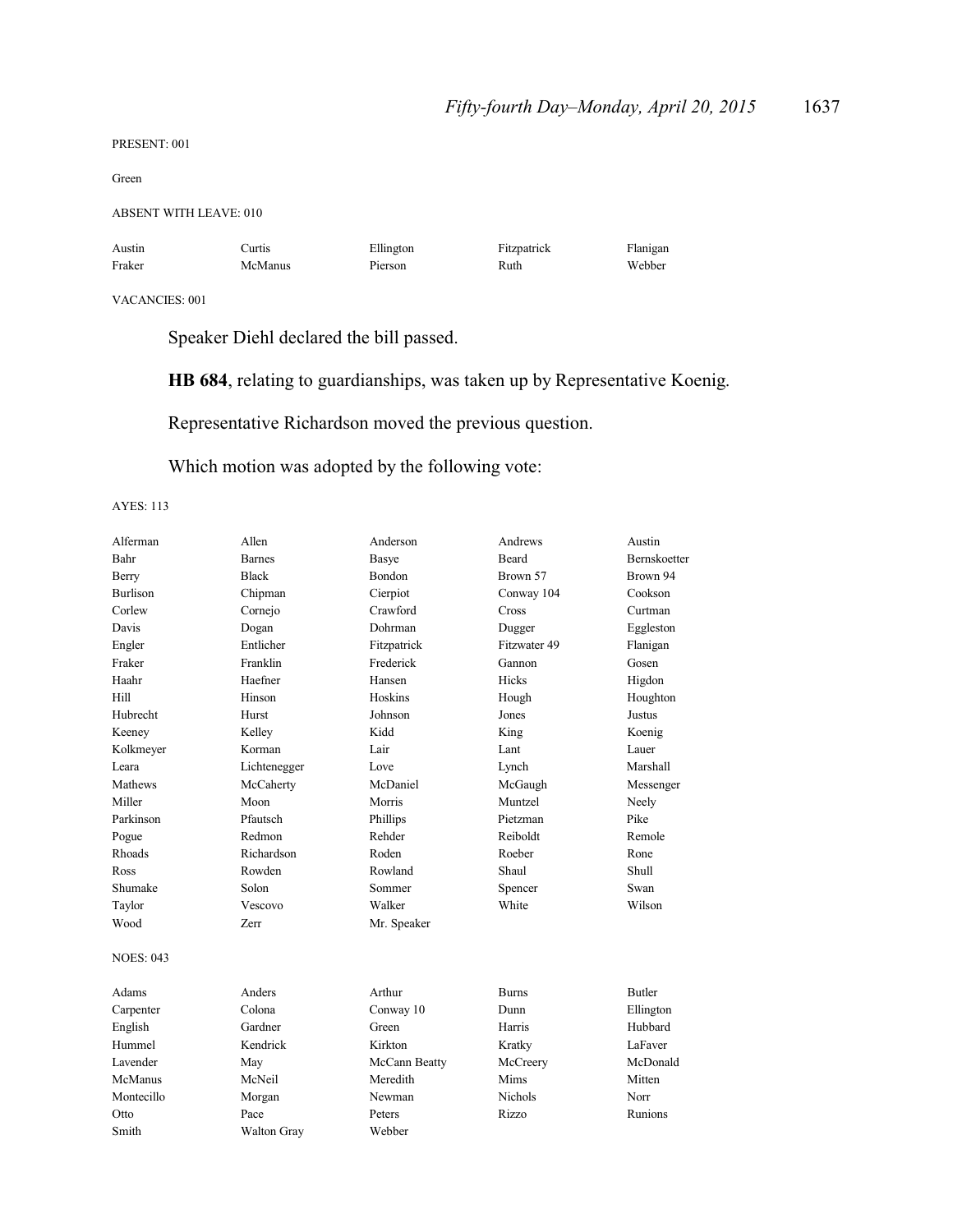PRESENT: 000

ABSENT WITH LEAVE: 006

Brattin Curtis Fitzwater 144 Pierson Ruth Wiemann

#### VACANCIES: 001

On motion of Representative Koenig, **HB 684** was read the third time and passed by the following vote:

AYES: 123

| Alferman                      | Allen       | Anders          | Anderson      | Andrews            |
|-------------------------------|-------------|-----------------|---------------|--------------------|
| Austin                        | Bahr        | <b>Barnes</b>   | Basye         | Beard              |
| Bernskoetter                  | Berry       | <b>Black</b>    | Bondon        | <b>Brattin</b>     |
| Brown 57                      | Brown 94    | <b>Burlison</b> | Chipman       | Cierpiot           |
| Conway 10                     | Conway 104  | Cookson         | Corlew        | Cornejo            |
| Crawford                      | Cross       | Curtman         | Davis         | Dogan              |
| Dohrman                       | Dugger      | Eggleston       | Engler        | English            |
| Entlicher                     | Fitzpatrick | Fitzwater 144   | Fitzwater 49  | Flanigan           |
| Fraker                        | Franklin    | Frederick       | Gannon        | Gosen              |
| Green                         | Haahr       | Haefner         | Hansen        | Harris             |
| Hicks                         | Higdon      | Hill            | Hinson        | Hoskins            |
| Hough                         | Houghton    | Hubrecht        | Hurst         | Johnson            |
| Jones                         | Justus      | Keeney          | Kelley        | Kidd               |
| King                          | Koenig      | Kolkmeyer       | Korman        | Kratky             |
| LaFaver                       | Lair        | Lant            | Lauer         | Leara              |
| Lichtenegger                  | Love        | Lynch           | Marshall      | Mathews            |
| May                           | McCaherty   | McDaniel        | McGaugh       | Messenger          |
| Miller                        | Moon        | Morris          | Muntzel       | Neely              |
| Parkinson                     | Pfautsch    | Phillips        | Pietzman      | Pike               |
| Redmon                        | Rehder      | Reiboldt        | Remole        | Rhoads             |
| Richardson                    | Roden       | Roeber          | Rone          | Ross               |
| Rowden                        | Rowland     | Shaul           | Shull         | Shumake            |
| Solon                         | Sommer      | Spencer         | Swan          | Taylor             |
| Vescovo                       | Walker      | White           | Wiemann       | Wilson             |
| Wood                          | Zerr        | Mr. Speaker     |               |                    |
| <b>NOES: 036</b>              |             |                 |               |                    |
| Adams                         | Arthur      | <b>Burns</b>    | <b>Butler</b> | Carpenter          |
| Colona                        | Dunn        | Ellington       | Gardner       | Hubbard            |
| Hummel                        | Kendrick    | Kirkton         | Lavender      | McCann Beatty      |
| McCreery                      | McDonald    | McManus         | McNeil        | Meredith           |
| Mims                          | Mitten      | Montecillo      | Morgan        | Newman             |
| <b>Nichols</b>                | Norr        | Otto            | Pace          | Peters             |
| Pogue                         | Rizzo       | Runions         | Smith         | <b>Walton Gray</b> |
| Webber                        |             |                 |               |                    |
| PRESENT: 000                  |             |                 |               |                    |
| <b>ABSENT WITH LEAVE: 003</b> |             |                 |               |                    |
| Curtis                        | Pierson     | Ruth            |               |                    |

VACANCIES: 001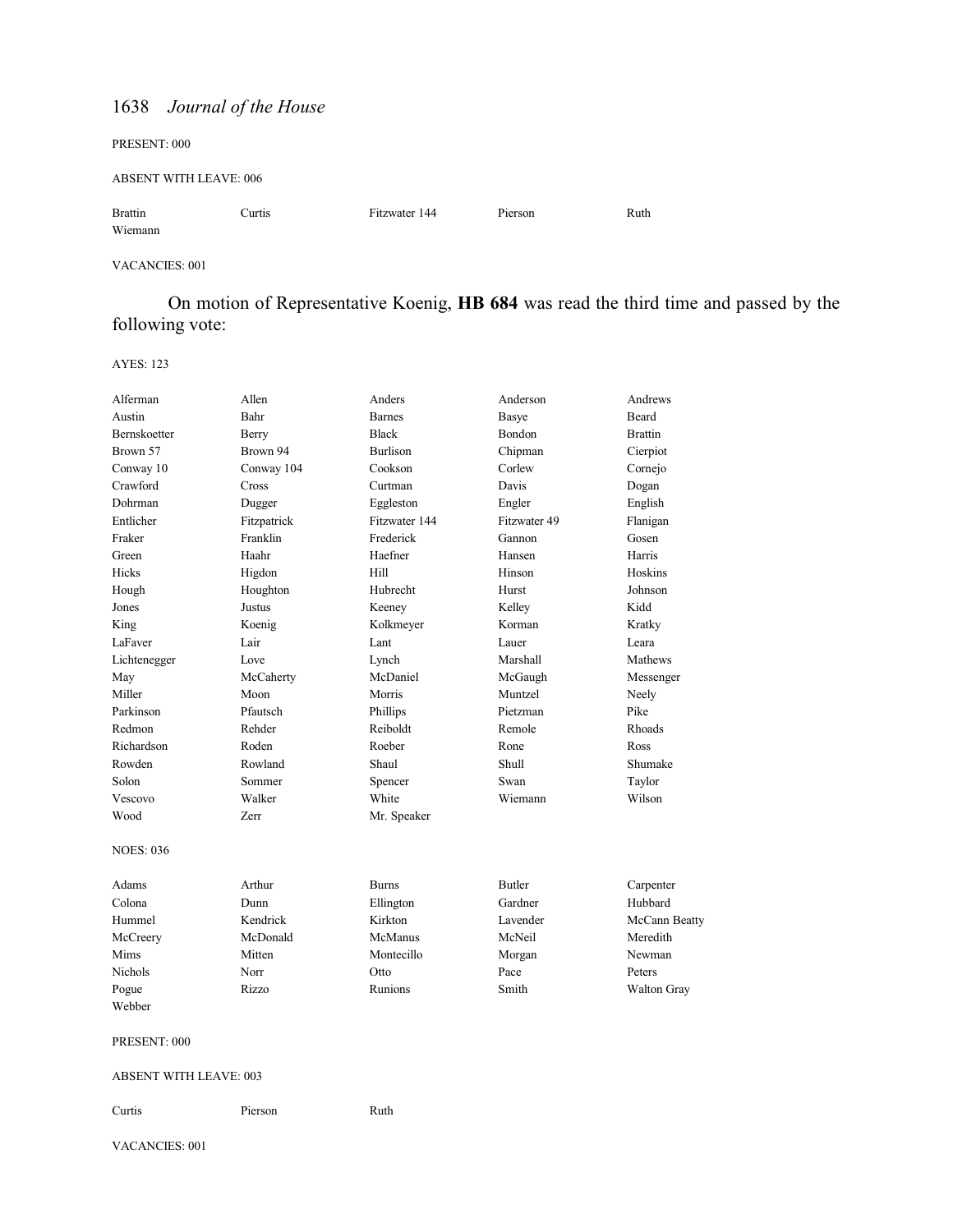Speaker Diehl declared the bill passed.

### **BILLS CARRYING REQUEST MESSAGES**

**HCS SB 104, as amended**, relating to elections, was taken up by Representative Dugger.

Representative Dugger moved that the House refuse to recede from its position on **HCS SB 104, as amended**, and grant the Senate a conference.

Which motion was adopted.

### **MESSAGES FROM THE SENATE**

Mr. Speaker: I am instructed by the Senate to inform the House of Representatives that the Senate refuses to recede from its position on **SCS HCS HB 42, as amended**, and grants the House a conference thereon.

Also, the President Pro Tem has appointed the following Conference Committee to act with a like committee from the House.

Senators: Pearce, Schmitt, Emery, Chappelle-Nadal, and Holsman

Mr. Speaker: I am instructed by the Senate to inform the House of Representatives that the President Pro Tem has appointed the following Conference Committee to act with a like committee from the House on **HCS SCS SB 152, as amended.** 

Senators: Wallingford, Romine, Libla, Sifton and Holsman

### **APPOINTMENT OF CONFERENCE COMMITTEES**

The Speaker appointed the following Conference Committees to act with like committees from the Senate on the following bills:

**SCS HCS HB 42**: Representatives Wood, Cierpiot, Lair, Curtis and Pierson **HCS SCS SB 152**: Representatives Miller, Ross, Berry, Nichols and Smith **HCS SB 104**: Representatives Dugger, Entlicher, Alferman, Conway (10) and Newman

### **THIRD READING OF HOUSE BILLS**

**HCS HB 1002**, relating to the ownership of motor vehicles, was taken up by Representative Berry.

On motion of Representative Berry, **HCS HB 1002** was read the third time and passed by the following vote: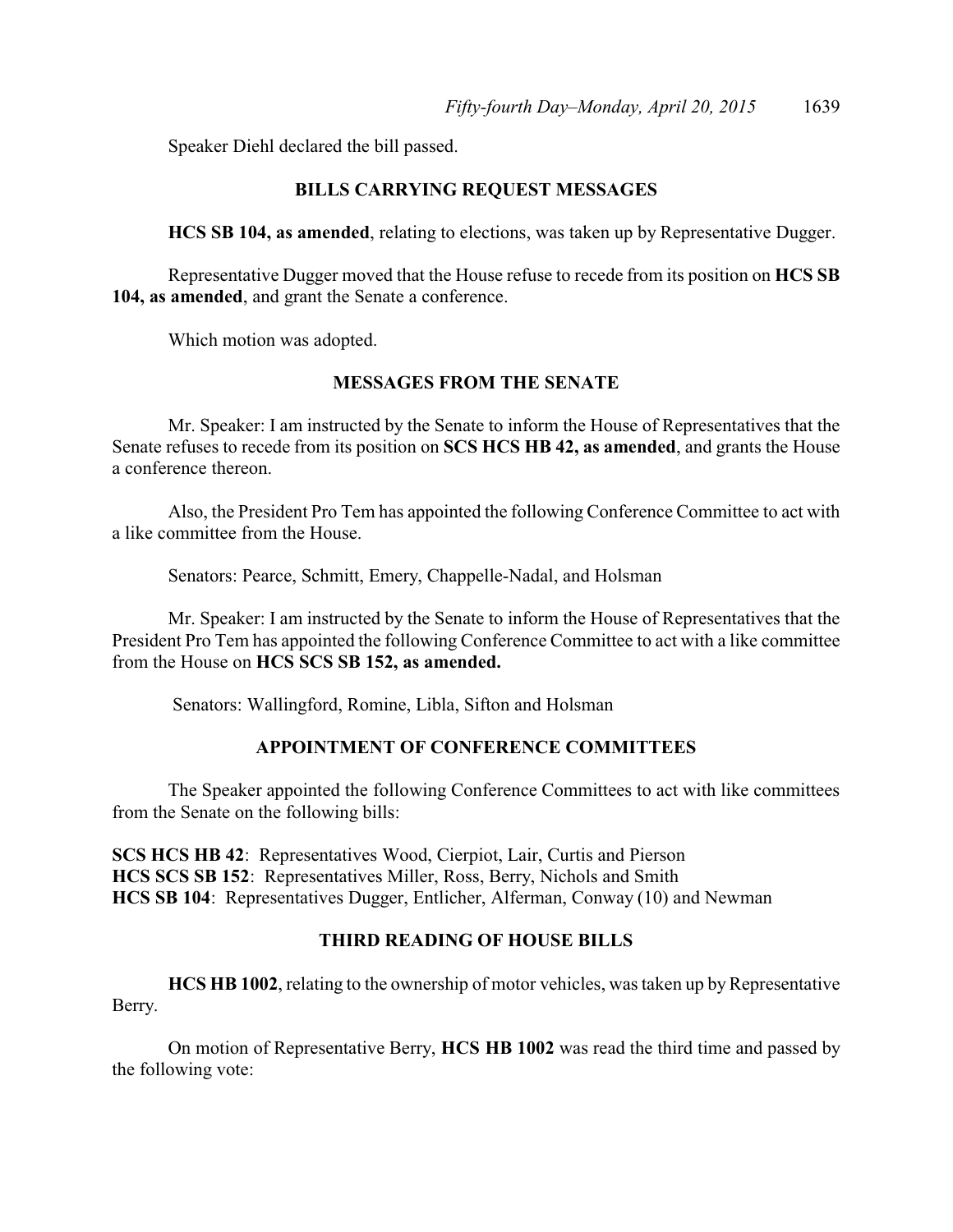AYES: 141

| Adams                         | Alferman           | Allen         | Anders       | Anderson        |
|-------------------------------|--------------------|---------------|--------------|-----------------|
| Andrews                       | Arthur             | Austin        | Bahr         | <b>Barnes</b>   |
| <b>Basye</b>                  | Beard              | Bernskoetter  | Berry        | <b>Black</b>    |
| Bondon                        | <b>Brattin</b>     | Brown 57      | Brown 94     | <b>Burlison</b> |
| <b>Burns</b>                  | Chipman            | Cierpiot      | Colona       | Conway 10       |
| Conway 104                    | Cookson            | Corlew        | Cornejo      | Crawford        |
| Cross                         | Curtman            | Davis         | Dogan        | Dohrman         |
| Dugger                        | Dunn               | Eggleston     | Ellington    | Engler          |
| English                       | Entlicher          | Fitzwater 144 | Fitzwater 49 | Fraker          |
| Franklin                      | Frederick          | Gannon        | Gosen        | Haahr           |
| Haefner                       | Hansen             | Harris        | Hicks        | Higdon          |
| Hoskins                       | Hough              | Houghton      | Hubbard      | Hubrecht        |
| Hummel                        | Hurst              | Jones         | Justus       | Keeney          |
| Kelley                        | Kendrick           | Kidd          | King         | Koenig          |
| Kolkmeyer                     | Korman             | Kratky        | LaFaver      | Lair            |
| Lant                          | Lauer              | Lavender      | Leara        | Lichtenegger    |
| Love                          | Lynch              | Marshall      | Mathews      | May             |
| McCaherty                     | McCann Beatty      | McDaniel      | McDonald     | McGaugh         |
| McManus                       | McNeil             | Messenger     | Mims         | Mitten          |
| Montecillo                    | Moon               | Morgan        | Morris       | Muntzel         |
| Neely                         | <b>Nichols</b>     | Norr          | Otto         | Parkinson       |
| Peters                        | Pfautsch           | Phillips      | Pietzman     | Pike            |
| Redmon                        | Rehder             | Reiboldt      | Remole       | Rhoads          |
| Richardson                    | Rizzo              | Roden         | Roeber       | Rone            |
| Ross                          | Rowden             | Rowland       | Runions      | Shaul           |
| Shull                         | Shumake            | Solon         | Sommer       | Spencer         |
| Swan                          | Taylor             | Vescovo       | Walker       | Webber          |
| White                         | Wiemann            | Wilson        | Wood         | Zerr            |
| Mr. Speaker                   |                    |               |              |                 |
| <b>NOES: 012</b>              |                    |               |              |                 |
| <b>Butler</b>                 | Carpenter          | Gardner       | Green        | Hill            |
| Kirkton                       | McCreery           | Meredith      | Newman       | Pace            |
| Pogue                         | <b>Walton Gray</b> |               |              |                 |
| PRESENT: 001                  |                    |               |              |                 |
| Johnson                       |                    |               |              |                 |
| <b>ABSENT WITH LEAVE: 008</b> |                    |               |              |                 |
| Curtis                        | Fitzpatrick        | Flanigan      | Hinson       | Miller          |
| Pierson                       | Ruth               | Smith         |              |                 |
|                               |                    |               |              |                 |

VACANCIES: 001

Speaker Diehl declared the bill passed.

**HB 832**, relating to the inspection of certain x-ray systems, was taken up by Representative Brown (57).

On motion of Representative Brown (57), **HB 832** was read the third time and passed by the following vote: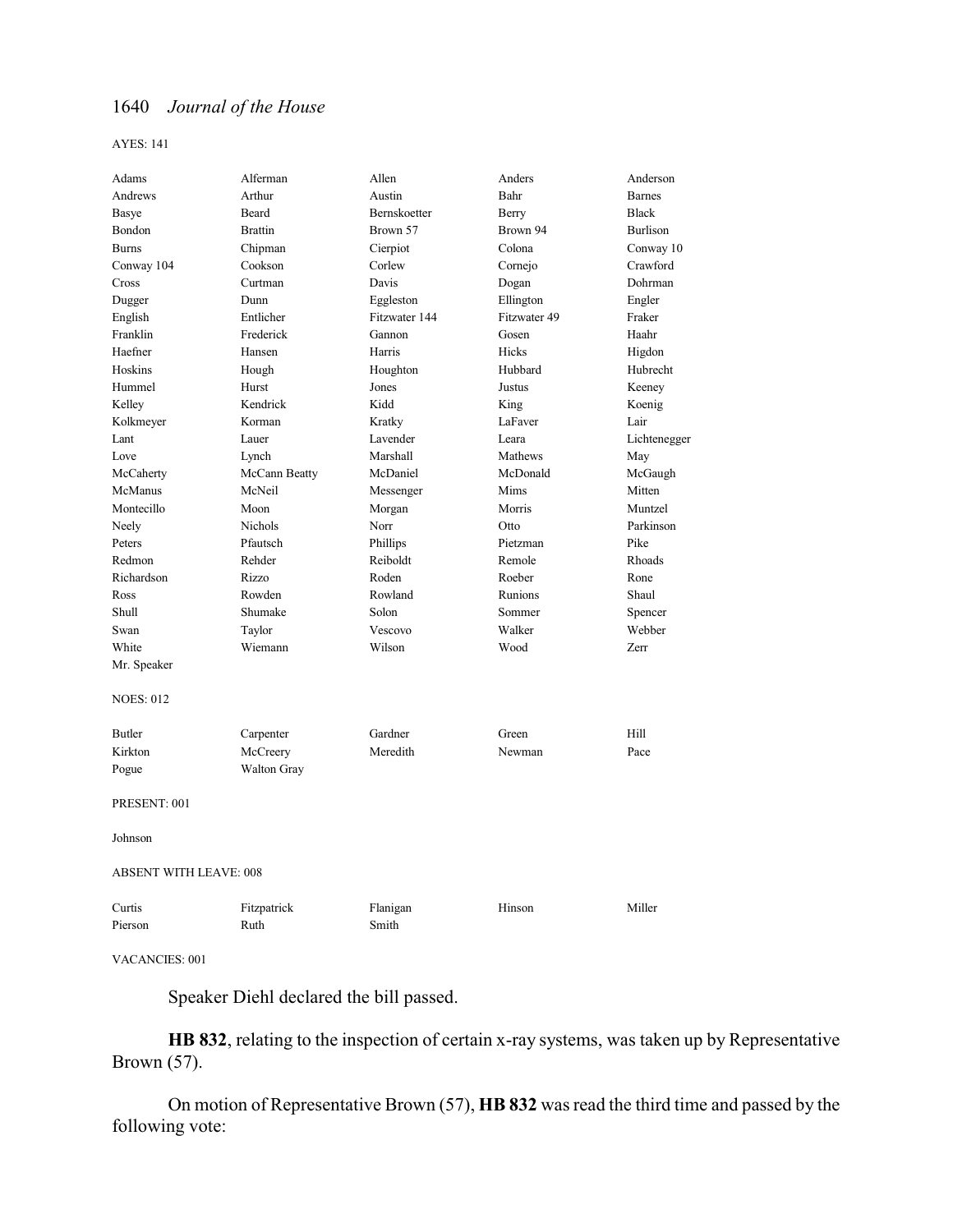#### AYES: 149

| Adams                         | Alferman           | Allen         | Anders        | Anderson        |
|-------------------------------|--------------------|---------------|---------------|-----------------|
| Andrews                       | Arthur             | Austin        | Bahr          | <b>Barnes</b>   |
| Basye                         | Beard              | Bernskoetter  | Berry         | <b>Black</b>    |
| Bondon                        | <b>Brattin</b>     | Brown 57      | Brown 94      | <b>Burlison</b> |
| <b>Burns</b>                  | <b>Butler</b>      | Carpenter     | Chipman       | Cierpiot        |
| Colona                        | Conway 10          | Conway 104    | Cookson       | Corlew          |
| Cornejo                       | Crawford           | Cross         | Curtman       | Davis           |
| Dogan                         | Dohrman            | Dunn          | Eggleston     | Engler          |
| English                       | Entlicher          | Fitzwater 144 | Fitzwater 49  | Franklin        |
| Frederick                     | Gannon             | Gardner       | Gosen         | Green           |
| Haahr                         | Haefner            | Hansen        | Harris        | Hicks           |
| Higdon                        | Hill               | Hoskins       | Hough         | Houghton        |
| Hubbard                       | Hubrecht           | Hummel        | Hurst         | Johnson         |
| Justus                        | Keeney             | Kelley        | Kendrick      | Kidd            |
| King                          | Kirkton            | Koenig        | Kolkmeyer     | Korman          |
| Kratky                        | Lair               | Lant          | Lauer         | Lavender        |
| Leara                         | Lichtenegger       | Love          | Lynch         | Marshall        |
| Mathews                       | May                | McCaherty     | McCann Beatty | McCreery        |
| McDaniel                      | McDonald           | McGaugh       | McManus       | McNeil          |
| Meredith                      | Messenger          | Miller        | Mims          | Mitten          |
| Montecillo                    | Moon               | Morgan        | Morris        | Muntzel         |
| Neely                         | Newman             | Nichols       | Norr          | Otto            |
| Pace                          | Parkinson          | Peters        | Pfautsch      | Phillips        |
| Pietzman                      | Pike               | Redmon        | Rehder        | Reiboldt        |
| Remole                        | Rhoads             | Richardson    | Rizzo         | Roden           |
| Roeber                        | Rone               | Ross          | Rowden        | Rowland         |
| Runions                       | Shaul              | Shull         | Shumake       | Solon           |
| Sommer                        | Spencer            | Swan          | Taylor        | Vescovo         |
| Walker                        | <b>Walton Gray</b> | Webber        | White         | Wiemann         |
| Wilson                        | Wood               | Zerr          | Mr. Speaker   |                 |
| <b>NOES: 003</b>              |                    |               |               |                 |
| Ellington                     | LaFaver            | Pogue         |               |                 |
| PRESENT: 000                  |                    |               |               |                 |
| <b>ABSENT WITH LEAVE: 010</b> |                    |               |               |                 |
| Curtis                        | Dugger             | Fitzpatrick   | Flanigan      | Fraker          |
| Hinson                        | Jones              | Pierson       | Ruth          | Smith           |
|                               |                    |               |               |                 |

VACANCIES: 001

Speaker Diehl declared the bill passed.

**HCS HB 976**, relating to the protection of children, was taken up by Representative Franklin.

Speaker Pro Tem Hoskins assumed the Chair.

On motion of Representative Franklin, **HCS HB 976** was read the third time and passed by the following vote: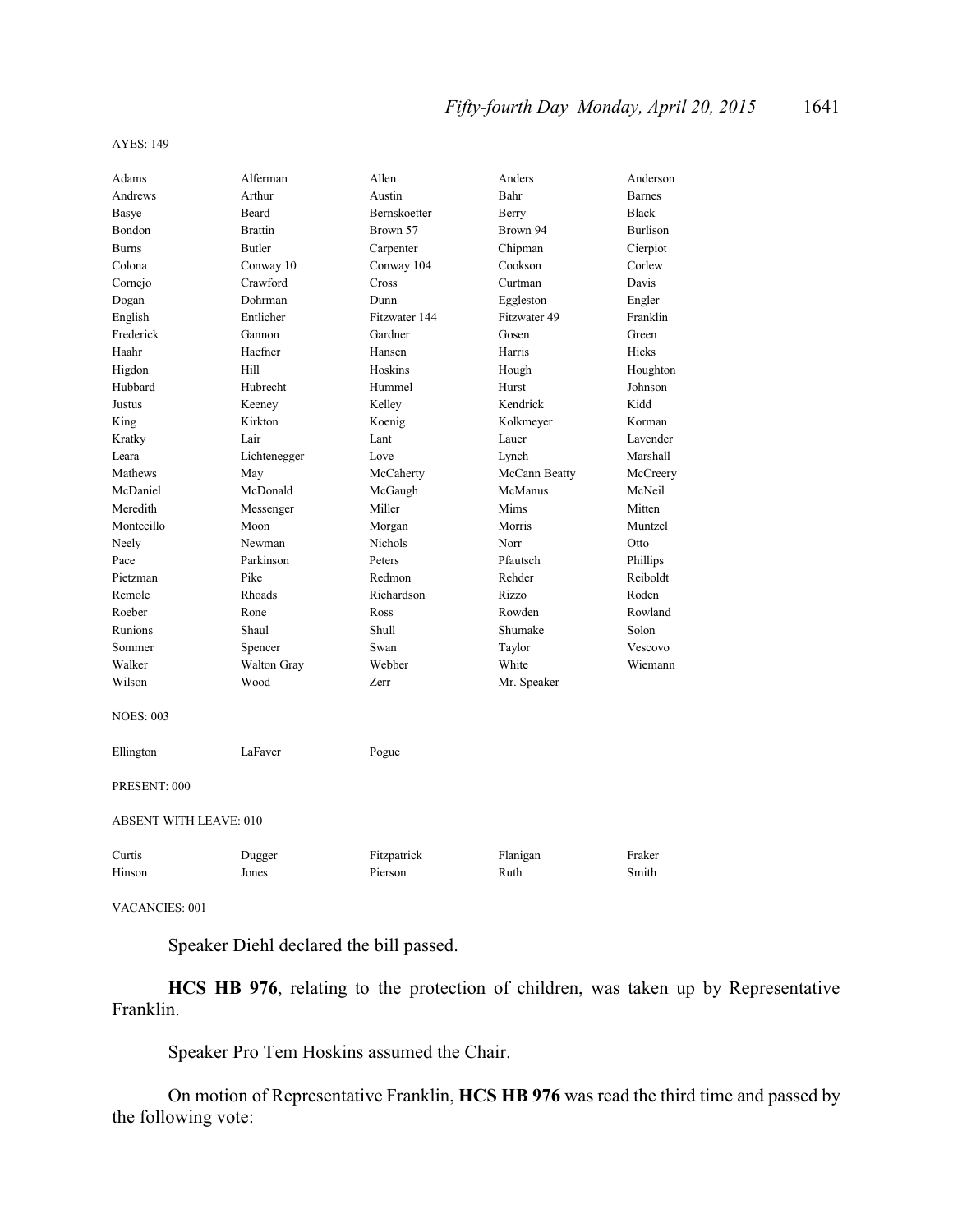AYES: 135

| <b>Barnes</b><br><b>Black</b><br><b>Burlison</b><br>Conway 10<br>Crawford<br>Dugger<br>Entlicher<br>Frederick |
|---------------------------------------------------------------------------------------------------------------|
|                                                                                                               |
|                                                                                                               |
|                                                                                                               |
|                                                                                                               |
|                                                                                                               |
|                                                                                                               |
|                                                                                                               |
|                                                                                                               |
| Haefner                                                                                                       |
| Hill                                                                                                          |
| Hummel                                                                                                        |
| Kelley                                                                                                        |
| Kolkmeyer                                                                                                     |
| Lant                                                                                                          |
| Love                                                                                                          |
| McDaniel                                                                                                      |
| Meredith                                                                                                      |
| Morgan                                                                                                        |
| <b>Nichols</b>                                                                                                |
| Pfautsch                                                                                                      |
| Remole                                                                                                        |
| Roeber                                                                                                        |
| Shaul                                                                                                         |
| Spencer                                                                                                       |
| Webber                                                                                                        |
| Mr. Speaker                                                                                                   |
|                                                                                                               |
| Gardner                                                                                                       |
| Mims                                                                                                          |
| Wilson                                                                                                        |
|                                                                                                               |
|                                                                                                               |
| Jones                                                                                                         |
| Rone                                                                                                          |
|                                                                                                               |
|                                                                                                               |

VACANCIES: 001

# Speaker Pro Tem Hoskins declared the bill passed.

# The emergency clause was adopted by the following vote:

| Adams        | Alferman | Allen         | Anders         | Anderson |
|--------------|----------|---------------|----------------|----------|
| Arthur       | Austin   | <b>Barnes</b> | Basye          | Beard    |
| Bernskoetter | Black    | Bondon        | <b>Brattin</b> | Brown 57 |
| Brown 94     | Burns    | Butler        | Carpenter      | Chipman  |
| Cierpiot     | Colona   | Conway 10     | Conway 104     | Cornejo  |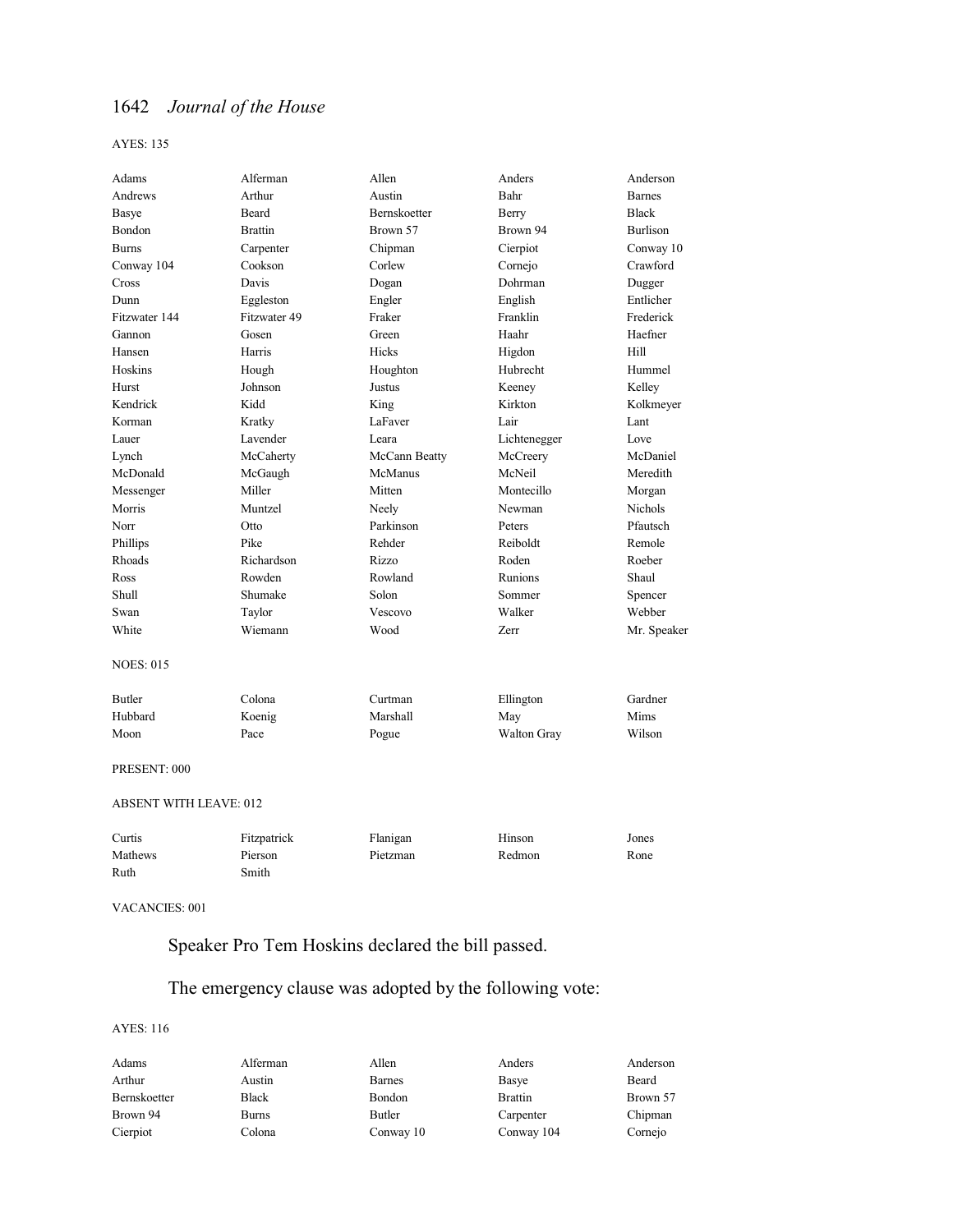# *Fifty-fourth Day–Monday, April 20, 2015* 1643

| Crawford                      | Curtman                 | Davis              | Dogan           | Dohrman       |  |
|-------------------------------|-------------------------|--------------------|-----------------|---------------|--|
| Dugger                        | Dunn                    | Entlicher          | Fitzwater 144   | Fraker        |  |
| Franklin                      | Frederick               | Gannon             | Gosen           | Green         |  |
| Haahr                         | Haefner                 | Hansen             | Harris          | Hicks         |  |
| Hoskins                       | Hough                   | Houghton           | Hummel          | Johnson       |  |
| Jones                         | Justus                  | Keeney             | Kelley          | Kendrick      |  |
| King                          | Kirkton                 | Kolkmeyer          | Korman          | Kratky        |  |
| LaFaver                       | Lair                    | Lant               | Lauer           | Lavender      |  |
| Leara                         | Lichtenegger            | Lynch              | McCaherty       | McCann Beatty |  |
| McCreery                      | McDaniel                | McDonald           | McGaugh         | McManus       |  |
| McNeil                        | Messenger               | Miller             | Mitten          | Montecillo    |  |
| Morgan                        | Morris                  | Muntzel            | Neely           | Newman        |  |
| <b>Nichols</b>                | Norr                    | Otto               | Parkinson       | Peters        |  |
| Pfautsch                      | Pike                    | Reiboldt           | Remole          | Rhoads        |  |
| Richardson                    | Rizzo                   | Roden              | Ross            | Rowden        |  |
| Rowland                       | Runions                 | Shaul              | Shull           | Shumake       |  |
| Solon                         | Sommer                  | Spencer            | Swan            | Vescovo       |  |
| Walker                        | Webber                  | White              | Wood            | Zerr          |  |
| Mr. Speaker                   |                         |                    |                 |               |  |
|                               |                         |                    |                 |               |  |
| <b>NOES: 034</b>              |                         |                    |                 |               |  |
|                               |                         |                    |                 |               |  |
| Andrews                       | Bahr                    | Berry              | <b>Burlison</b> | Cookson       |  |
| Corlew                        | Cross                   | Eggleston          | Ellington       | Engler        |  |
| English                       | Fitzwater 49            | Higdon             | Hill            | Hubbard       |  |
| Hubrecht                      | Hurst                   | Kidd               | Koenig          | Love          |  |
| Marshall                      | May                     | Meredith           | Mims            | Moon          |  |
| Pace                          | Phillips                | Pogue              | Rehder          | Roeber        |  |
| Taylor                        | Walton Gray             | Wiemann            | Wilson          |               |  |
|                               |                         |                    |                 |               |  |
| PRESENT: 001                  |                         |                    |                 |               |  |
| Gardner                       |                         |                    |                 |               |  |
|                               |                         |                    |                 |               |  |
| <b>ABSENT WITH LEAVE: 011</b> |                         |                    |                 |               |  |
| Curtis                        |                         |                    | Hinson          | Mathews       |  |
| Pierson                       | Fitzpatrick<br>Pietzman | Flanigan<br>Redmon | Rone            | Ruth          |  |
|                               |                         |                    |                 |               |  |
| Smith                         |                         |                    |                 |               |  |
| <b>VACANCIES: 001</b>         |                         |                    |                 |               |  |

**HB 1093**, relating to honey, was taken up by Representative Houghton.

On motion of Representative Houghton, **HB 1093** was read the third time and passed by the following vote:

| Adams        | Alferman       | Allen               | Anders    | Anderson      |
|--------------|----------------|---------------------|-----------|---------------|
| Andrews      | Arthur         | Austin              | Bahr      | <b>Barnes</b> |
| Basye        | Beard          | <b>Bernskoetter</b> | Berry     | <b>Black</b>  |
| Bondon       | <b>Brattin</b> | Brown 57            | Brown 94  | Burlison      |
| <b>Burns</b> | Butler         | Carpenter           | Chipman   | Cierpiot      |
| Conway 10    | Conway 104     | Cookson             | Corlew    | Cornejo       |
| Crawford     | Cross          | Curtman             | Davis     | Dogan         |
| Dohrman      | Dugger         | Dunn                | Eggleston | Ellington     |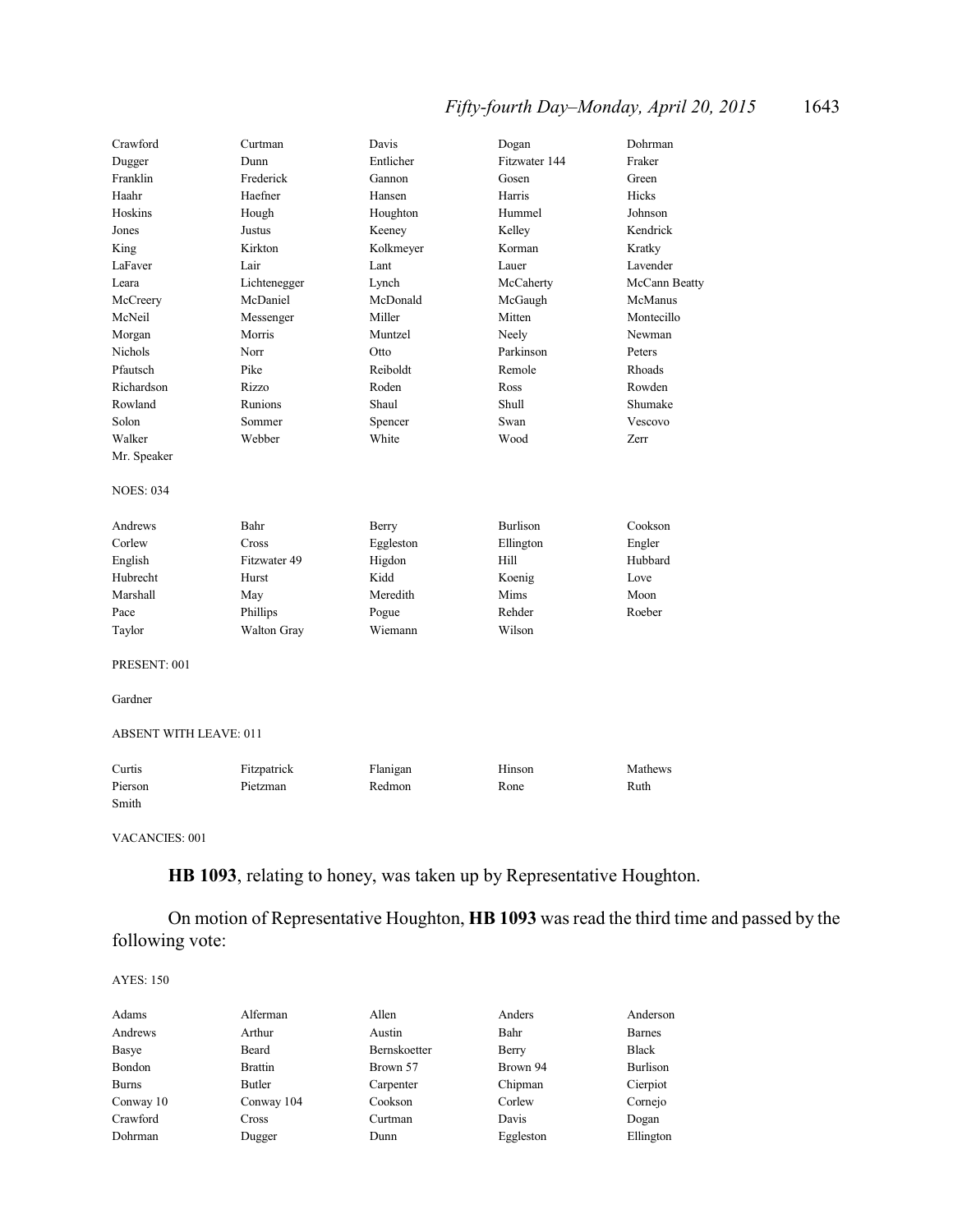| Engler                        | English        | Entlicher   | Fitzwater 144 | Fitzwater 49 |  |
|-------------------------------|----------------|-------------|---------------|--------------|--|
| Fraker                        | Franklin       | Frederick   | Gannon        | Gardner      |  |
| Gosen                         | Green          | Haahr       | Haefner       | Hansen       |  |
| Harris                        | Hicks          | Higdon      | Hill          | Hoskins      |  |
| Hough                         | Houghton       | Hubbard     | Hubrecht      | Hummel       |  |
| Hurst                         | Johnson        | Jones       | Justus        | Keeney       |  |
| Kelley                        | Kendrick       | Kidd        | King          | Kirkton      |  |
| Koenig                        | Kolkmeyer      | Korman      | Kratky        | LaFaver      |  |
| Lair                          | Lant           | Lauer       | Lavender      | Leara        |  |
| Lichtenegger                  | Love           | Lynch       | Marshall      | May          |  |
| McCaherty                     | McCann Beatty  | McCreery    | McDaniel      | McDonald     |  |
| McGaugh                       | McManus        | McNeil      | Meredith      | Messenger    |  |
| Miller                        | Mims           | Mitten      | Moon          | Morgan       |  |
| Morris                        | Muntzel        | Neely       | Newman        | Nichols      |  |
| Norr                          | Otto           | Pace        | Parkinson     | Peters       |  |
| Pfautsch                      | Phillips       | Pike        | Pogue         | Redmon       |  |
| Rehder                        | Reiboldt       | Remole      | Rhoads        | Richardson   |  |
| Rizzo                         | Roden          | Roeber      | Ross          | Rowden       |  |
| Rowland                       | <b>Runions</b> | Shaul       | Shull         | Shumake      |  |
| Solon                         | Sommer         | Spencer     | Swan          | Taylor       |  |
| Vescovo                       | Walker         | Walton Gray | Webber        | White        |  |
| Wiemann                       | Wilson         | Wood        | Zerr          | Mr. Speaker  |  |
| <b>NOES: 002</b>              |                |             |               |              |  |
| Colona                        | Montecillo     |             |               |              |  |
| PRESENT: 000                  |                |             |               |              |  |
| <b>ABSENT WITH LEAVE: 010</b> |                |             |               |              |  |
| Curtis                        | Fitzpatrick    | Flanigan    | Hinson        | Mathews      |  |
| Pierson                       | Pietzman       | Rone        | Ruth          | Smith        |  |
|                               |                |             |               |              |  |

VACANCIES: 001

Speaker Pro Tem Hoskins declared the bill passed.

# **PERFECTION OF HOUSE BILLS**

### **HCS HB 618**, relating to human remains, was taken up by Representative Fraker.

Representative Richardson moved the previous question.

Which motion was adopted by the following vote:

| Alferman | Allen         | Anderson      | Andrews        | Austin       |
|----------|---------------|---------------|----------------|--------------|
| Bahr     | <b>Barnes</b> | Basye         | Beard          | Bernskoetter |
| Berry    | <b>Black</b>  | Bondon        | <b>Brattin</b> | Brown 57     |
| Brown 94 | Burlison      | Chipman       | Cierpiot       | Conway 104   |
| Cookson  | Corlew        | Cornejo       | Crawford       | Curtman      |
| Davis    | Dogan         | Dohrman       | Dugger         | Eggleston    |
| English  | Entlicher     | Fitzwater 144 | Fitzwater 49   | Fraker       |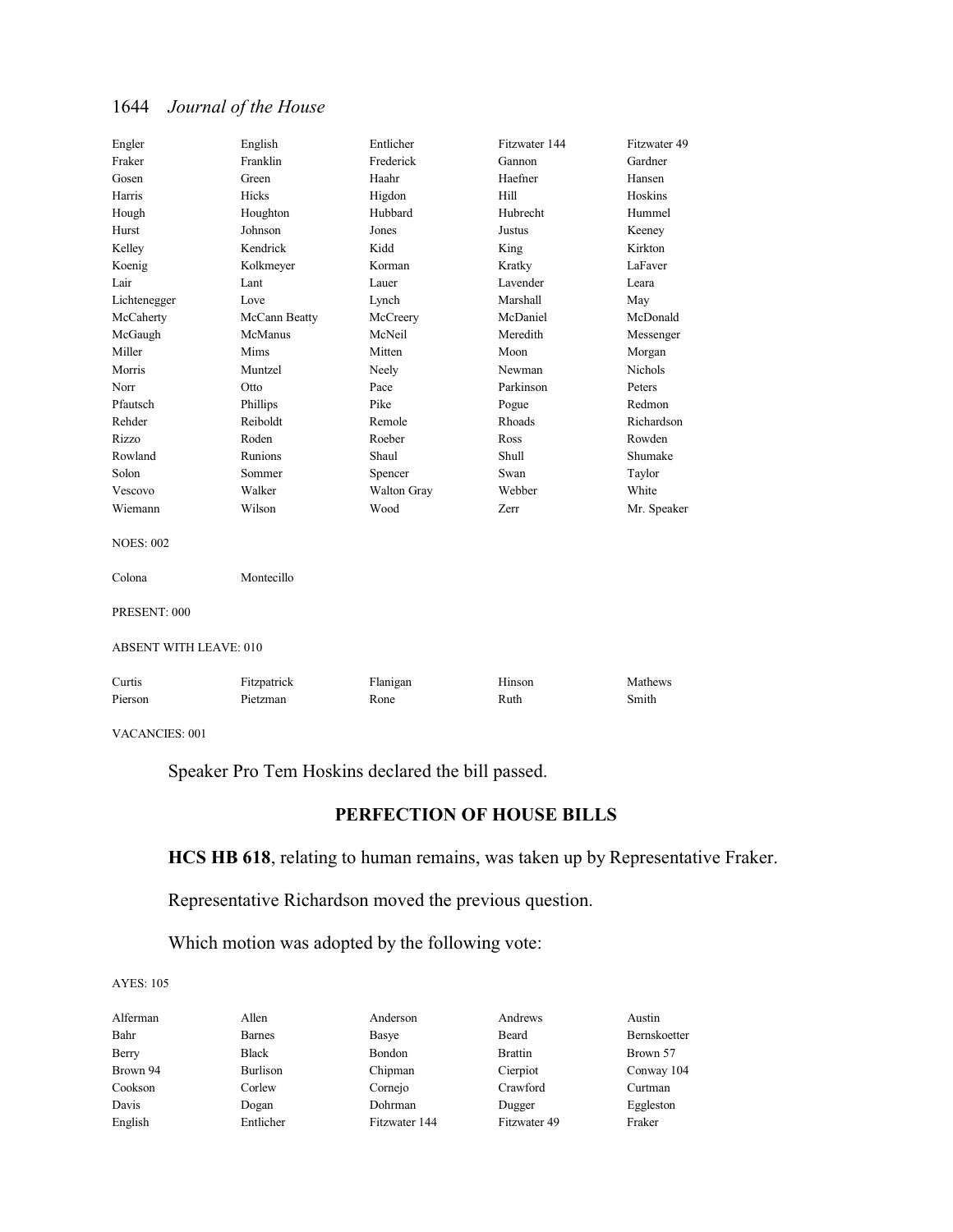### *Fifty-fourth Day–Monday, April 20, 2015* 1645

| Franklin                      | Frederick      | Gannon       | Haahr        | Haefner       |
|-------------------------------|----------------|--------------|--------------|---------------|
| Hansen                        | Hicks          | Higdon       | Hill         | Hoskins       |
| Hough                         | Houghton       | Hubrecht     | Hurst        | Johnson       |
| Jones                         | <b>Justus</b>  | Keeney       | Kelley       | Kidd          |
| King                          | Koenig         | Kolkmeyer    | Korman       | Lair          |
| Lant                          | Lauer          | Lichtenegger | Love         | Lynch         |
| McCaherty                     | McDaniel       | McGaugh      | Messenger    | Miller        |
| Moon                          | Morris         | Muntzel      | Neely        | Parkinson     |
| Pfautsch                      | Phillips       | Pike         | Pogue        | Redmon        |
| Rehder                        | Reiboldt       | Remole       | Rhoads       | Richardson    |
| Roden                         | Roeber         | Ross         | Rowden       | Rowland       |
| Shaul                         | Shull          | Shumake      | Solon        | Sommer        |
| Spencer                       | Swan           | Taylor       | Vescovo      | Walker        |
| White                         | Wiemann        | Wilson       | Wood         | Zerr          |
| <b>NOES: 040</b>              |                |              |              |               |
| Adams                         | Anders         | Arthur       | <b>Burns</b> | <b>Butler</b> |
| Carpenter                     | Colona         | Conway 10    | Dunn         | Ellington     |
| Gardner                       | Green          | Harris       | Hubbard      | Hummel        |
| Kirkton                       | Kratky         | LaFaver      | Lavender     | May           |
| McCann Beatty                 | McCreery       | McDonald     | McManus      | McNeil        |
| Meredith                      | Mims           | Mitten       | Montecillo   | Morgan        |
| Newman                        | <b>Nichols</b> | Norr         | Otto         | Pace          |
| Peters                        | Rizzo          | Runions      | Walton Gray  | Webber        |
| PRESENT: 000                  |                |              |              |               |
| <b>ABSENT WITH LEAVE: 017</b> |                |              |              |               |
| Cross                         | Curtis         | Engler       | Fitzpatrick  | Flanigan      |
| Gosen                         | Hinson         | Kendrick     | Leara        | Marshall      |

VACANCIES: 001

Smith Mr. Speaker

On motion of Representative Fraker, **HCS HB 618** was adopted.

Mathews Pierson Pietzman Rone Ruth

On motion of Representative Fraker, **HCS HB 618** was ordered perfected and printed.

**HCS HB 714**, relating to emergency communications service, was taken up by Representative Lauer.

Representative Lauer offered **House Amendment No. 1**.

#### *House Amendment No. 1*

AMEND House Committee Substitute for House Bill No. 714, Page 7, Section 190.400, Lines 5-6, by deleting all of said line and inserting in lieu thereof the following:

"(3)**] "Active telephone number", a ten-digit North American Numbering Plan number that has been assigned to a subscriber and is provisioned to generally reach, by dialing, the public switched telephone network and not only 911 or the 911 system;**

**(2) "Communications service", (a) Any service that:**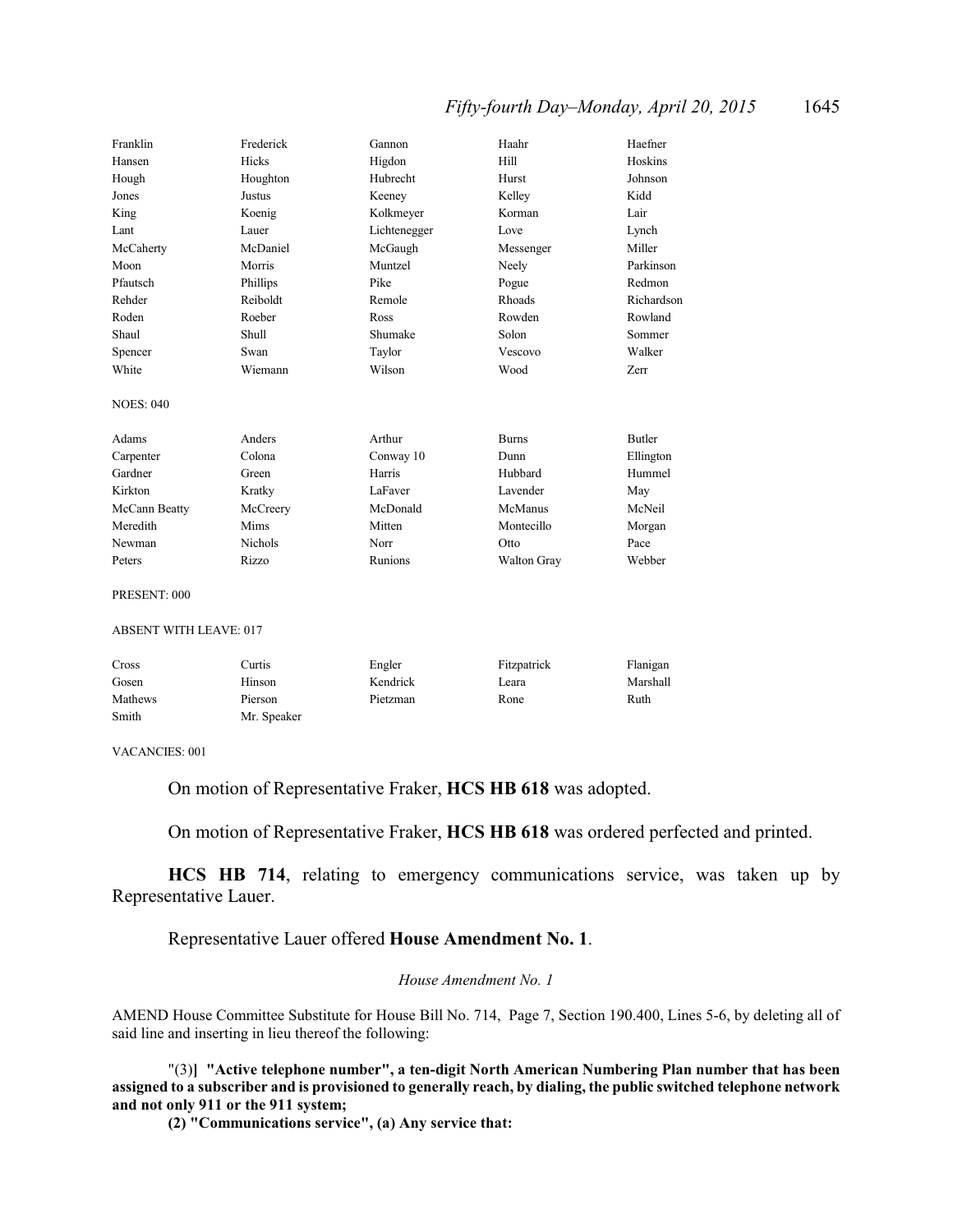**a. Uses telephone numbers or their functional equivalents or**"; and renumbering remaining subdivisions accordingly; and

Further amend said section, Page 8, Lines 20-28, by deleting all of said lines and inserting in lieu thereof the following:

"**b. Commercial mobile radio service; and**

- **c. Interconnected voice over internet protocol service and voice over power lines;**
- **(c) The term does not include broadband internet access service;**

**(d) For purposes of this section , when a device is permanently installed in a vehicle that is capable of contacting 911, it shall not be subject to this section, unless the owner of such vehicle purchases or otherwise subscribes to a commercial mobile service as defined under 47 U.S.C. 332(d) of the Telecommunications Act of 1996;**

**(3) "Provider or communications service provider", a person who provides retail communications services to the public**"; and

Further amend said bill, Pages 9-10, Section 190.450, Lines 1-26, by deleting all ofsaid lines and inserting lieu thereof the following:

"**190.450. 1. Except as provided under subsections 9 and 10 of this section, in lieu of the tax levy authorized under section 190.305 or 190.325 or the sales tax imposed under section 190.292 or 190.335, the governing body of any county, city not within a county, or home rule city with more than fifteen thousand but fewer than seventeen thousand inhabitants and partially located in any county of the third classification without a township form of government and with more than thirty-seven thousand but fewer than forty-one thousand inhabitants may impose, by order or ordinance, a monthly fee on subscribers of any communications service that has been enabled to contact 911. The monthly fee authorized in this section shall not exceed one dollar and fifty cents and shall be assessed to the subscriber of communications service, regardless of technology, based upon the number of active telephone numbers or their functional equivalents or successors assigned by the provider and capable of simultaneously contacting the public safety answering point; provided that, for multi-line telephone systems and for facilities provisioned with capacity greater than a voice capable grade channel or its equivalent, regardless of technology, the charge shall be assessed on the number of voice capable grade channels or their equivalent that allow simultaneously contacting the public safety answering point regardless of use. Only one fee may be assessed per active telephone number or its functional equivalent or successor used to provide a communications service. No fee imposed under this section shall be imposed on more than one hundred voice grade channels or their equivalent per person per location. Notwithstanding anything to the contrary in this section, the monthly fee shall not be assessed on the provision of broadband internet access service. The fee shall be imposed solely for the purpose of funding 911 service in such county or city. The monthly fee authorized in this section shall be limited to one fee per device. The fee authorized in this section shall be in addition to all other taxes and fees imposed by law and may be stated separately from all other charges and taxes. The fee shall be the liability of the subscriber, not the provider, except that the provider shall be liable to remit all fees that the provider collects pursuant to this section.**"; and

Further amend said section, Page 10, Line 33, by deleting the word "**or**" and insert in lieu thereofthe word "**of**"; and

Further amend said section, Page 11, Line 59, by inserting immediately after the word "**compliance**" the words "**, as applicable,**"; and

Further amend said section and page, Line 63, by deleting the words "**General information**" and inserting in lieu thereof the word "**Information**"; and

Further amend said section and page, Lines 65 and 67, by deleting the number "**911**"; and

Further amend said section and page, Line 71, by inserting immediately after the word "**of**" the words "**communications**"; and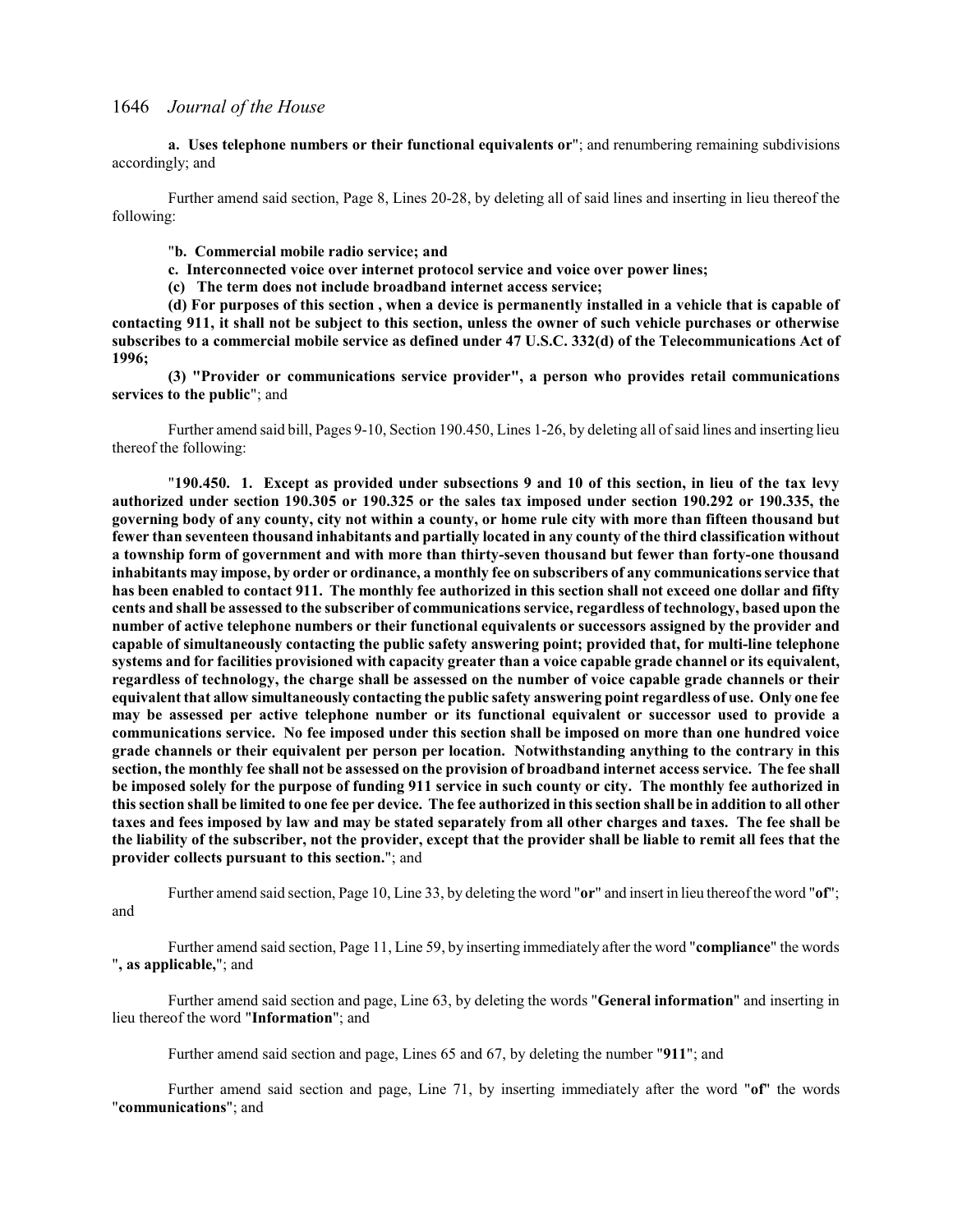Further amend said section and page, Line 74, by deleting the words "**as required**"; and

Further amend said section and page, Line 82, by inserting after the word "**employees**" the word "**assignees,**"; and

Further amend said section, Page 12, Lines 96 and 98, by inserting immediately before the word "board" the words "**Missouri 911 service**"; and

Further amend said section, Page 13, Line 136, by deleting the word "**shall**" and inserting in lieu thereof the word "**may**"; and

Further amend said bill, Page 20, Section 650.325, Line 6, by inserting immediately after the word "**providers**" the words "**, as defined in section 190.400**"; and

Further amend said bill, Page 21, Section 650.330, Line 43, by inserting immediately after the word "**corporation**" the words "**or its affiliate**"; and

Further amend said bill and section, Page 23, Line 113, by inserting immediately after the word "**provider**" the phrase "**, as defined in section 190.400,**"; and

Further amend said bill by amending the title, enacting clause, and intersectional references accordingly.

On motion of Representative Lauer, **House Amendment No. 1** was adopted.

#### Representative Conway (104) offered **House Amendment No. 2**.

#### *House Amendment No. 2*

AMEND House Committee Substitute for House Bill No. 714, Page 13, Section 190.450, Line 158, by inserting immediately after said line the following:

"**16. Nothing in subsections 11, 12, 13, and 14 of section 190.450 shall apply to a county with a charter form of government where all public safety answering points within the county utilize a common 911 communication service as implemented by the appropriate local and county agencies prior to August 28, 2015.**"; and

Further amend said bill by amending the title, enacting clause, and intersectional references accordingly.

On motion of Representative Conway (104), **House Amendment No. 2** was adopted.

Representative Hubrecht offered **House Amendment No. 3**.

#### *House Amendment No. 3*

AMEND House Committee Substitute for House Bill No. 714, Page 6, Section 190.335, Line 77, by inserting immediately after the word "inhabitants" the following:

"**or in any county of the third classification with a township form of government and with more than twenty-eight thousand but fewer than thirty-one thousand inhabitants**"; and

Further amend said bill by amending the title, enacting clause, and intersectional references accordingly.

On motion of Representative Hubrecht, **House Amendment No. 3** was adopted.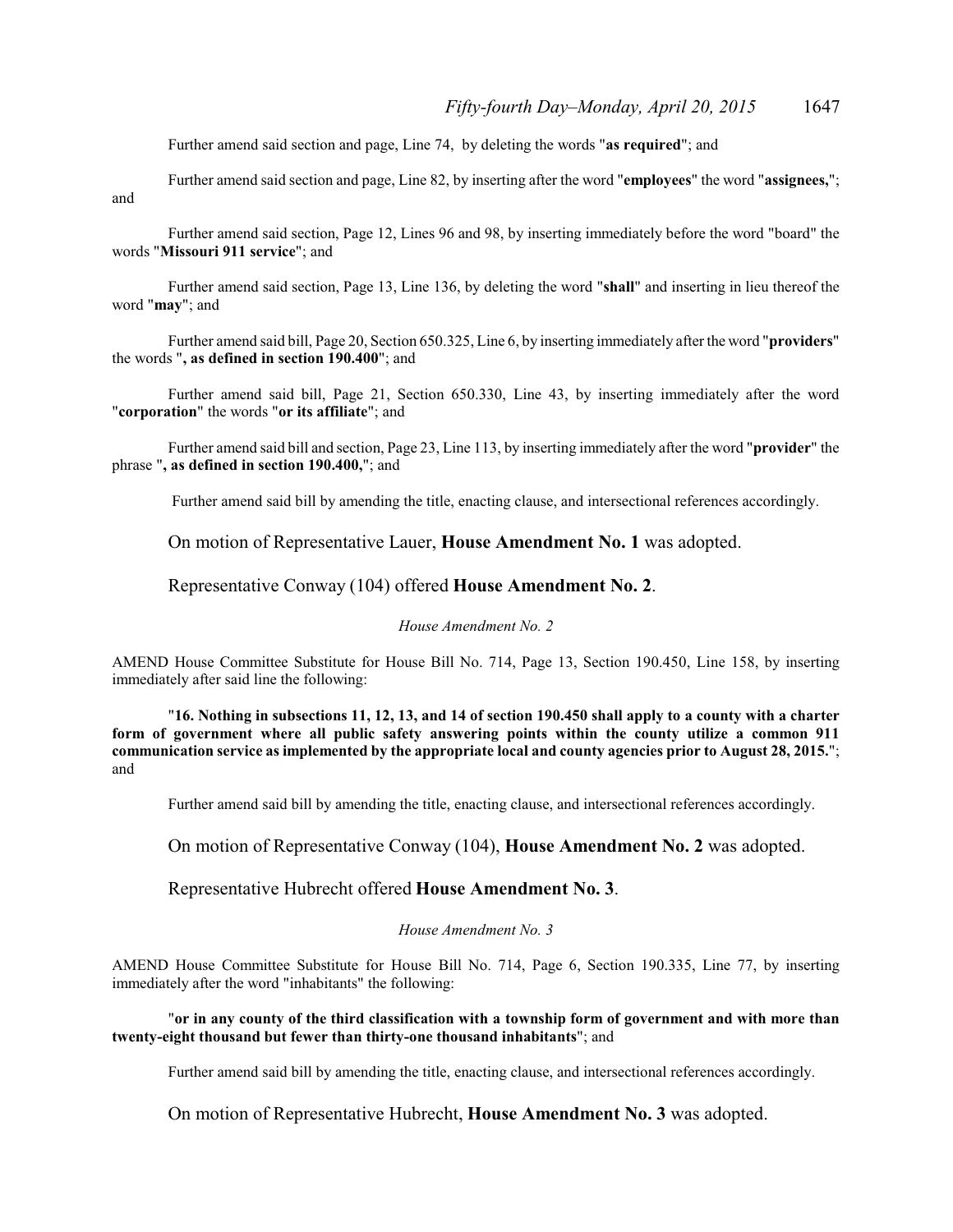### Representative Roden offered **House Amendment No. 4**.

#### *House Amendment No. 4*

AMEND House Committee Substitute for House Bill No. 714, Page 12, Section 190.450, Line 112, by deleting the word "**and**"; and

Further amend said page, section, and line, by inserting immediately after said line, the following:

#### "**(7) All police, fire, and emergency medical service agencies within the consolidation area; and**"; and

Further amend said section by renumbering the subsection accordingly; and

Further amend said bill and section, Page 13, Line 133, by deleting the phrase "**voters.**" and inserting in lieu thereof the following:

#### "**voters; or**

**(4) The county or city develops a plan for consolidation of emergency telephone service as defined in section 190.300 and public safety answering point operations within the county that includes all police, fire, and emergency medical service agencies within the consolidation area.**"; and

Further amend said bill by amending the title, enacting clause, and intersectional references accordingly.

On motion of Representative Roden, **House Amendment No. 4** was adopted.

### Representative Alferman offered **House Amendment No. 5**.

#### *House Amendment No. 5*

AMEND House Committee Substitute for House Bill No. 714, Page 13, Section 190.450, Line 140, by inserting immediately after "**implementation.**" the following:

"**If after one year following the enactment of the fee contemplated in subsection 1 of this section the county has not substantially complied with the plan that the county submitted under subdivision (2) or (3) of subsection 11 of this section, then the authority to impose the fee granted to the county in subsection 1 of this section shall be null and void.**"; and

Further amend said bill by amending the title, enacting clause, and intersectional references accordingly.

### On motion of Representative Alferman, **House Amendment No. 5** was adopted.

### Representative Kolkmeyer offered **House Amendment No. 6**.

#### *House Amendment No. 6*

AMEND House Committee Substitute for House Bill No. 714, Pages 19-20, Section 321.015, Lines 1-28, by deleting all of said section from the bill; and

Further amend said bill by amending the title, enacting clause, and intersectional references accordingly.

On motion of Representative Kolkmeyer, **House Amendment No. 6** was adopted.

On motion of Representative Lauer, **HCS HB 714, as amended**, was adopted.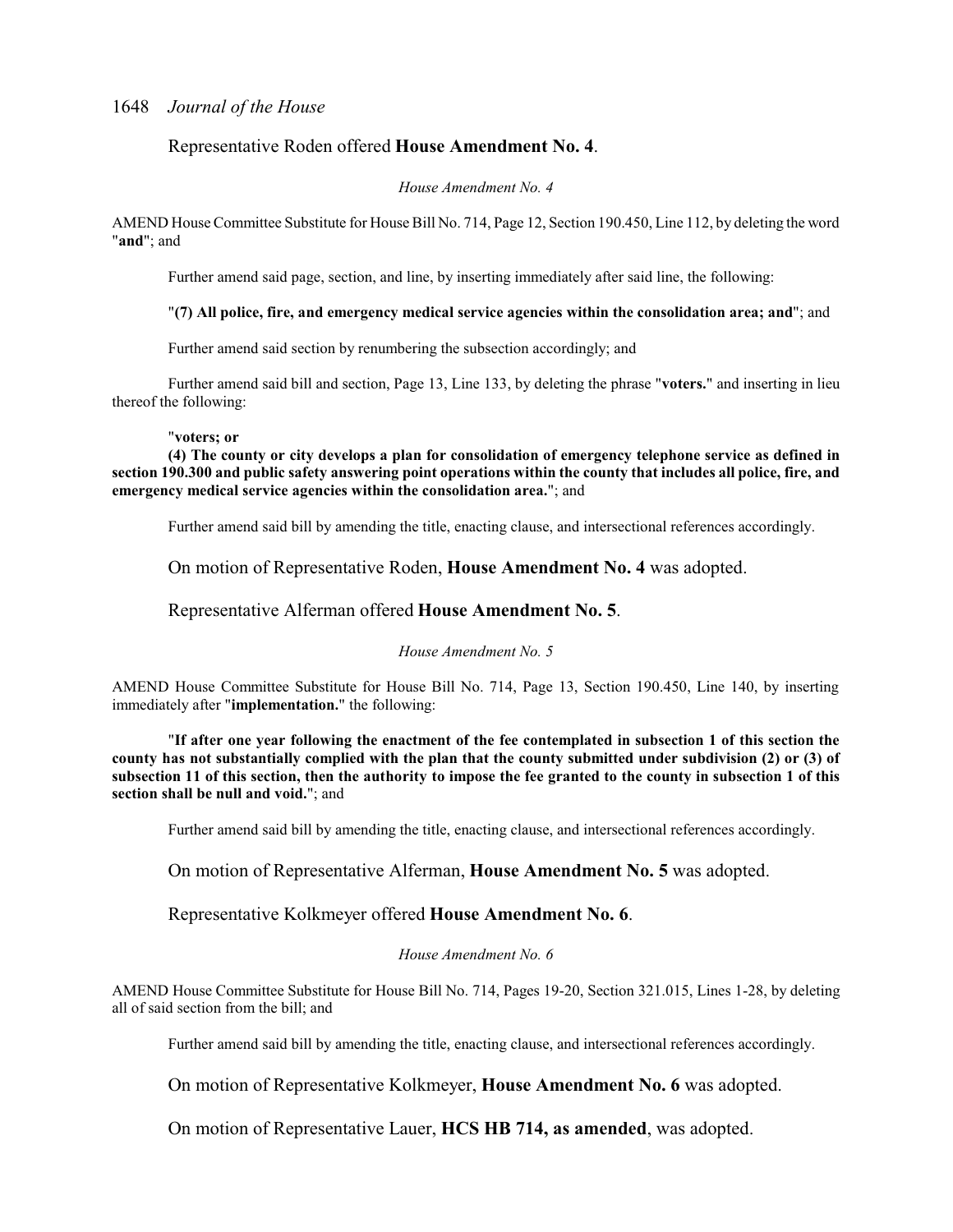On motion of Representative Lauer, **HCS HB 714, as amended**, was ordered perfected and printed.

**HCS HB 955**, relating to natural resources, was taken up by Representative Ross.

**HCS HB 955** was laid over.

**HCS HB 830**, relating to industrial hemp, was taken up by Representative Curtman.

**HCS HB 830** was laid over.

### **COMMITTEE REPORTS**

### **Committee on Banking**, Chairman Crawford reporting:

Mr. Speaker: Your Committee on Banking, to which was referred **SB 244**, begs leave to report it has examined the same and recommends that it **Do Pass**, and pursuant to Rule 27(6) be referred to the Select Committee on Financial Institutions and Taxation.

Mr. Speaker: Your Committee on Banking, to which was referred **SCS SB 345**, begs leave to report it has examined the same and recommends that it **Do Pass**, and pursuant to Rule 27(6) be referred to the Select Committee on Financial Institutions and Taxation.

Mr. Speaker: Your Committee on Banking, to which was referred **SB 524**, begs leave to report it has examined the same and recommends that it **Do Pass**, and pursuant to Rule 27(6) be referred to the Select Committee on Financial Institutions and Taxation.

**Committee on Emerging Issues in Education**, Chairman Rowland reporting:

Mr. Speaker: Your Committee on Emerging Issues in Education, to which was referred **HB 1262**, begs leave to report it has examined the same and recommends that it **Do Pass**, and pursuant to Rule 27(5) be referred to the Select Committee on Education.

Mr. Speaker: Your Committee on Emerging Issues in Education, to which was referred **HB 1293**, begs leave to report it has examined the same and recommends that it **Do Pass**, and pursuant to Rule 27(5) be referred to the Select Committee on Education.

### **Select Committee on Education**, Chairman Lair reporting:

Mr. Speaker: Your Select Committee on Education, to which was referred **HB 312**, begs leave to report it has examined the same and recommends that it **Do Pass**.

Mr. Speaker: Your Select Committee on Education, to which was referred **HB 382, with House Committee Amendment No. 1**, begs leave to report it has examined the same and recommends that it **Do Pass with House Committee Substitute**.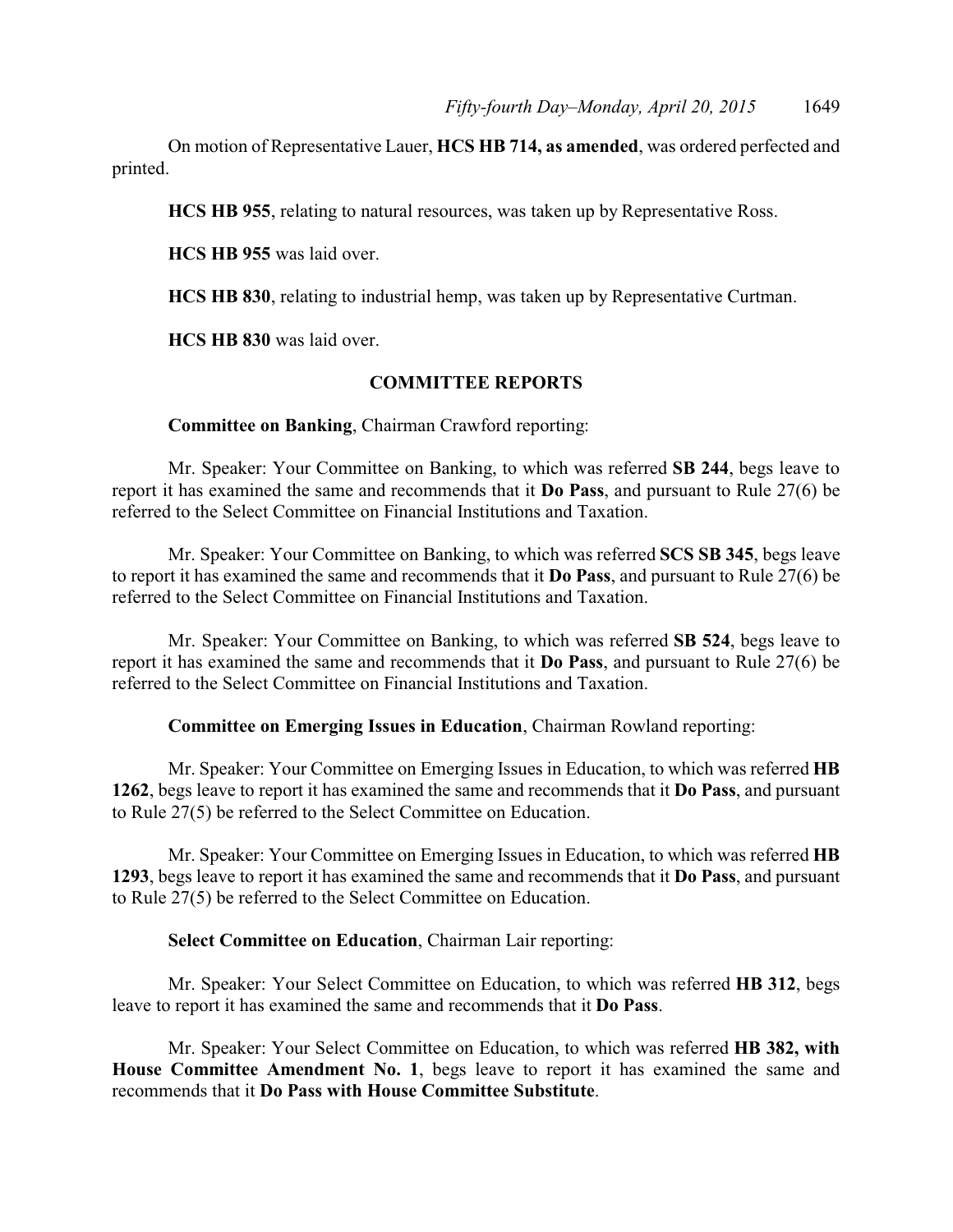Mr. Speaker: Your Select Committee on Education, to which was referred **HB 428, with House Committee Amendment No. 1**, begs leave to report it has examined the same and recommends that it **Do Pass with House Committee Substitute**.

Mr. Speaker: Your Select Committee on Education, to which was referred **HB 642, with House Committee Amendment No. 1**, begs leave to report it has examined the same and recommends that it **Do Pass with House Committee Substitute**.

Mr. Speaker: Your Select Committee on Education, to which was referred **HB 1054**, begs leave to report it has examined the same and recommends that it **Do Pass**.

Mr. Speaker: Your Select Committee on Education, to which was referred **HB 1254, with House Committee Amendment No. 1**, begs leave to report it has examined the same and recommends that it **Do Pass with House Committee Substitute**.

Mr. Speaker: Your Select Committee on Education, to which was referred **SCS SB 473, with House Committee Amendment No. 1**, begs leave to report it has examined the same and recommends that it **Do Pass with House Committee Substitute**.

**Select Committee on Financial Institutions and Taxation**, Chairman Dugger reporting:

Mr. Speaker: Your Select Committee on Financial Institutions and Taxation, to which was referred **HB 194**, begs leave to report it has examined the same and recommends that it **Do Pass**.

Mr. Speaker: Your Select Committee on Financial Institutions and Taxation, to which was referred **HB 879, with House Committee Amendment No. 1**, begs leave to report it has examined the same and recommends that it **Do Pass with House Committee Substitute**.

Mr. Speaker: Your Select Committee on Financial Institutions and Taxation, to which was referred **HB 1043**, begs leave to report it has examined the same and recommends that it **Do Pass**.

Mr. Speaker: Your Select Committee on Financial Institutions and Taxation, to which was referred **HB 1067, with House Committee Amendment No. 1**, begs leave to report it has examined the same and recommends that it **Do Pass with House Committee Substitute**.

Mr. Speaker: Your Select Committee on Financial Institutions and Taxation, to which was referred **HB 1085, with House Committee Amendment No. 1**, begs leave to report it has examined the same and recommends that it **Do Pass with House Committee Substitute**.

Mr. Speaker: Your Select Committee on Financial Institutions and Taxation, to which was referred **HB 1123**, begs leave to report it has examined the same and recommends that it **Do Pass**.

**Select Committee on Judiciary**, Chairman Austin reporting:

Mr. Speaker: Your Select Committee on Judiciary, to which was referred **HB 180, with House Committee Amendment No. 1**, begs leave to report it has examined the same and recommends that it **Do Pass with House Committee Substitute**.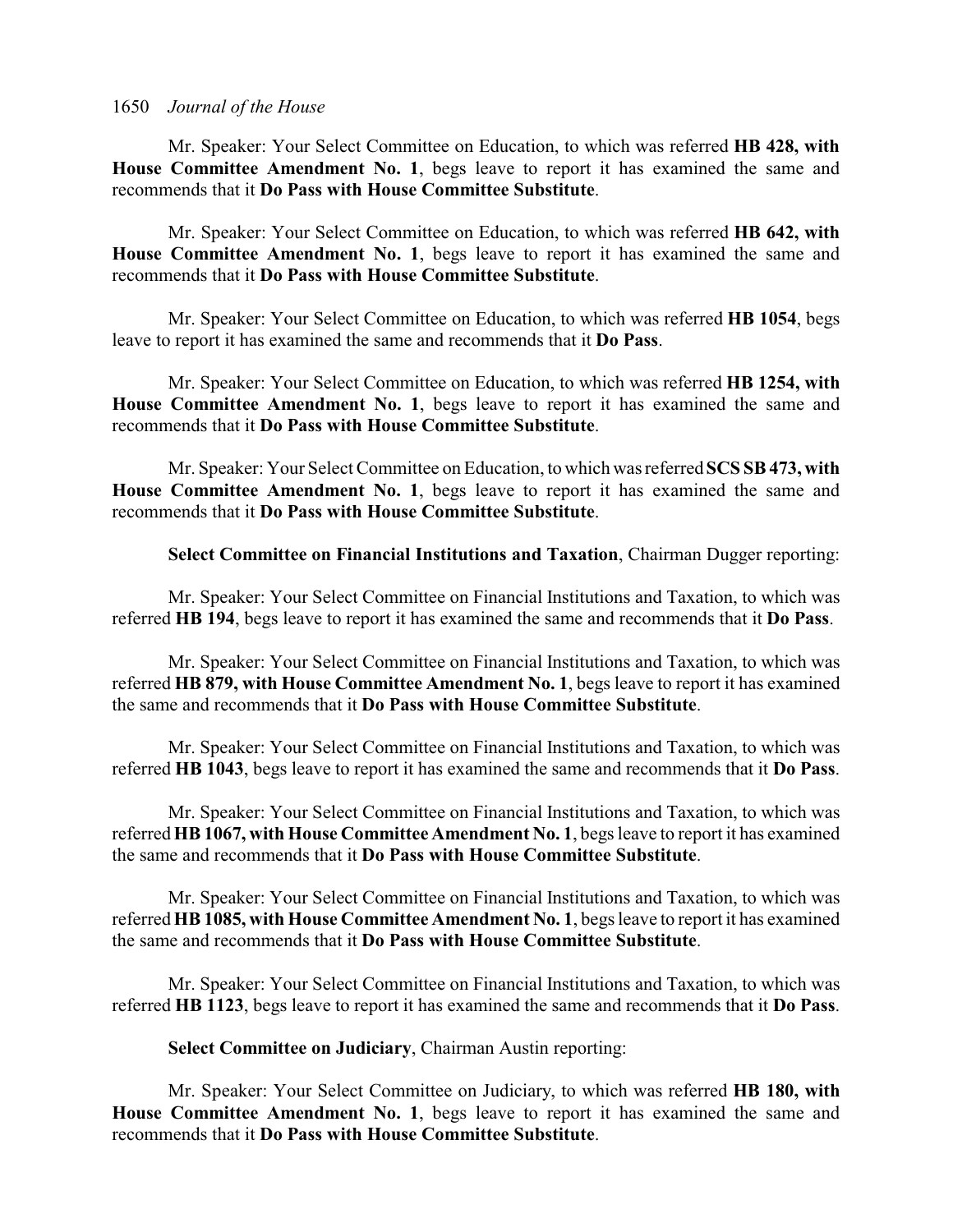Mr. Speaker: Your Select Committee on Judiciary, to which was referred **HB 612**, begs leave to report it has examined the same and recommends that it **Do Pass**.

Mr. Speaker: Your Select Committee on Judiciary, to which was referred **HB 697, with House Committee Amendment No. 1**, begs leave to report it has examined the same and recommends that it **Do Pass with House Committee Substitute**.

Mr. Speaker: Your Select Committee on Judiciary, to which was referred **HB 1006, with House Committee Amendment No. 1** and **House Committee Amendment No. 2**, begs leave to report it has examined the same and recommends that it **Do Pass with House Committee Substitute**.

Mr. Speaker: Your Select Committee on Judiciary, to which was referred **SS SCS SB 5, with House Committee Amendment No. 1**, begs leave to report it has examined the same and recommends that it **Do Pass with House Committee Substitute**.

**Select Committee on Labor and Industrial Relations**, Chairman Rehder reporting:

Mr. Speaker: Your Select Committee on Labor and Industrial Relations, to which was referred **HB 337, with House Committee Amendment No. 1**, begs leave to report it has examined the same and recommends that it **Do Pass with House Committee Substitute**.

Mr. Speaker: Your Select Committee on Labor and Industrial Relations, to which was referred **HB 788**, begs leave to report it has examined the same and recommends that it **Do Pass**.

**Select Committee on Social Services**, Chairman Allen reporting:

Mr. Speaker: Your Select Committee on Social Services, to which was referred **HB 202**, begs leave to report it has examined the same and recommends that it **Do Pass**.

Mr. Speaker: Your Select Committee on Social Services, to which was referred **HB 922**, begs leave to report it has examined the same and recommends that it **Do Pass**.

**Select Committee on Social Services**, Vice Chairman Haefner reporting:

Mr. Speaker: Your Select Committee on Social Services, to which was referred **HB 617**, begs leave to report it has examined the same and recommends that it **Do Pass with House Committee Substitute**.

Mr. Speaker: Your Select Committee on Social Services, to which was referred **HB 1111**, begs leave to report it has examined the same and recommends that it **Do Pass**.

**Select Committee on State and Local Governments**, Chairman Solon reporting:

Mr. Speaker: Your Select Committee on State and Local Governments, to which was referred **HB 539, with House Committee Amendment No. 1**, begs leave to report it has examined the same and recommends that it **Do Pass with House Committee Substitute**.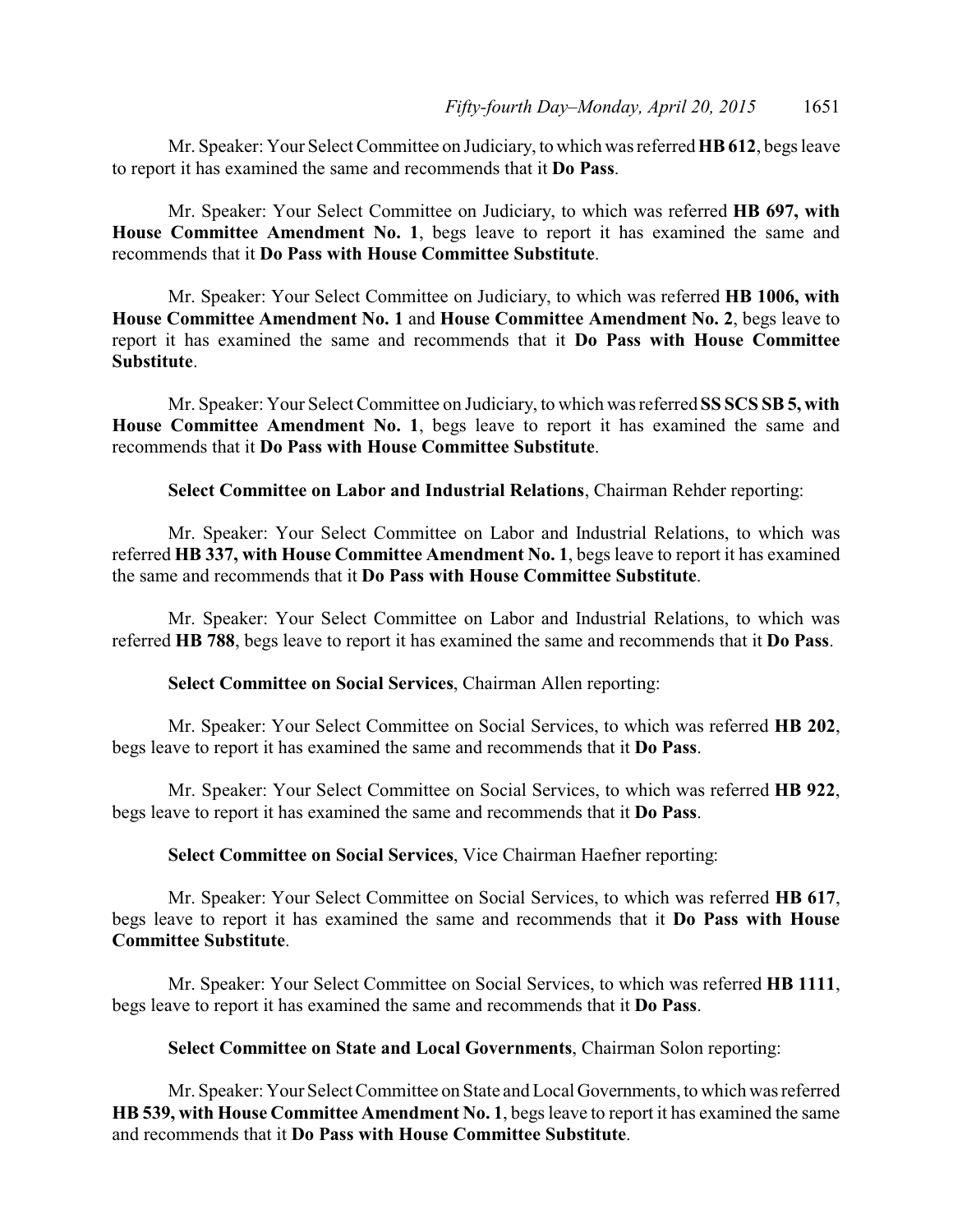Mr. Speaker:YourSelect Committee on State and Local Governments, to which was referred **HB 1137**, begs leave to report it has examined the same and recommends that it **Do Pass**.

Mr. Speaker:Your Select Committee on State and Local Governments, to which was referred **HB 1221**, begs leave to report it has examined the same and recommends that it **Do Pass**.

Mr.Speaker: Your Select Committee on State and Local Governments, to which was referred **SCS SBs 34 & 105, with House Committee Amendment No. 1**, begs leave to report it has examined the same and recommends that it **Do Pass with House Committee Substitute**.

Mr. Speaker: Your Select Committee on State and Local Governments, to which was referred **SB 68**, begs leave to report it has examined the same and recommends that it **Do Pass**.

Mr. Speaker:YourSelect Committee on State and Local Governments, to which was referred **SB 231**, begs leave to report it has examined the same and recommends that it **Do Pass with House Committee Substitute**.

### **REFERRAL OF SENATE BILLS**

The following Senate Bills were referred to the Committee indicated:

**HCS SS SCS SB 5** - Fiscal Review **SB 155** - Local Government **SCS SB 190** - Local Government **SCS SB 210** - Select Committee on Budget **SB 317** - Corrections **SCS SB 328** - Emerging Issues in Education **SB 334** - Higher Education **SS SB 365** - Elementary and Secondary Education **SCS SB 435** - Corrections

### **ADJOURNMENT**

On motion of Representative Richardson, the House adjourned until 10:00 a.m., Tuesday, April 21, 2015.

### **COMMITTEE HEARINGS**

ADMINISTRATION AND ACCOUNTS Wednesday, April 22, 2015, Upon Conclusion of Morning Session, House Hearing Room 5. Executive session may be held on any matter referred to the committee. Policy change on distribution of 700 account. Policy change on part time hourly employment. Committee Resolution on staff pins.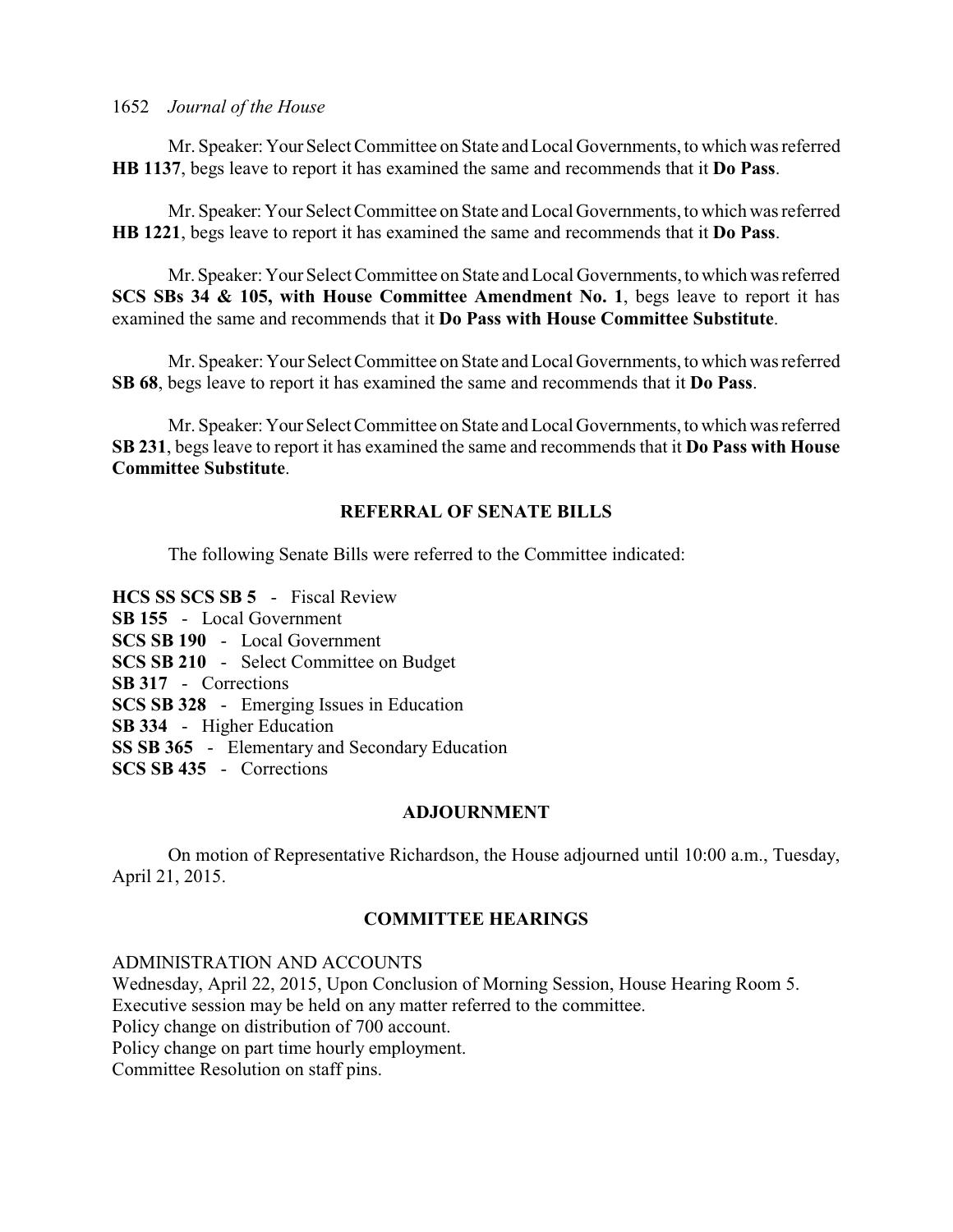### AGRICULTURE POLICY

Tuesday, April 21, 2015, 12:30 PM, House Hearing Room 3.

Executive session may be held on any matter referred to the committee.

This is a joint meeting of the Regular Standing Committee on Agriculture Policy, the Select Committee on Agriculture Policy, the Regular Standing Committee on Conservation and Natural Resources, and the Agriculture, Conservation, and Natural Resources Appropriations Committee. Ronald Plain will be giving a presentation on agriculture finance.

### APPROPRIATIONS - AGRICULTURE, CONSERVATION, AND NATURAL RESOURCES Tuesday, April 21, 2015, 12:30 PM, House Hearing Room 3.

Executive session may be held on any matter referred to the committee.

Joint meeting of the Regular Standing Committee on Agriculture Policy, the Select Committee on Agriculture Policy, the Regular Standing Committee on Conservation and Natural Resources, and the Agriculture, Conservation, and Natural Resources Appropriations Committee. Ronald Plain will be giving a presentation on agriculture finance.

### APPROPRIATIONS - PUBLIC SAFETY AND CORRECTIONS

Tuesday, April 21, 2015, Upon Conclusion of Morning Session, House Hearing Room 6. Executive session may be held on any matter referred to the committee. Probation and Parole caseload function and funding.

### CHILDREN AND FAMILIES

Tuesday, April 21, 2015, Upon Morning Recess or Noon, whichever is later, House Hearing Room 1.

Public hearing will be held: SCS SB 322, SB 256, SCS SB 341

Executive session may be held on any matter referred to the committee.

### CIVIL AND CRIMINAL PROCEEDINGS

Wednesday, April 22, 2015, 12:00 PM, House Hearing Room 1. Public hearing will be held: HB 765, HB 1124, SCS SB 109, SB 216, SCS SB 340 Executive session may be held on any matter referred to the committee.

# CONFERENCE COMMITTEE ON BUDGET

Tuesday, April 21, 2015, 8:30 AM, House Hearing Room 3.

Executive session may be held on any matter referred to the committee. Conference Committee Meeting on House Appropriations Bills SCS HCS HB 2, SCS HCS HB 3, SCS HCS HB 4, SCS HCS HB 5, SCS HCS HB 6, SCS HCS HB 7, SCS HCS HB 8, SCS HCS HB 9, SCS HCS HB 10, SCS HCS HB 11 SS SCS HCS HB 12, SCS HCS HB 13

### CONFERENCE COMMITTEE ON BUDGET

Wednesday, April 22, 2015, 8:30 AM, House Hearing Room 3.

Executive session may be held on any matter referred to the committee.

Conference Committee Meeting on House Appropriations Bills SCS HCS HB 2, SCS HCS HB 3, SCS HCS HB 4, SCS HCS HB 5, SCS HCS HB 6, SCS HCS HB 7, SCS HCS HB 8, SCS HCS HB 9, SCS HCS HB 10, SCS HCS HB 11 SS SCS HCS HB 12, SCS HCS HB 13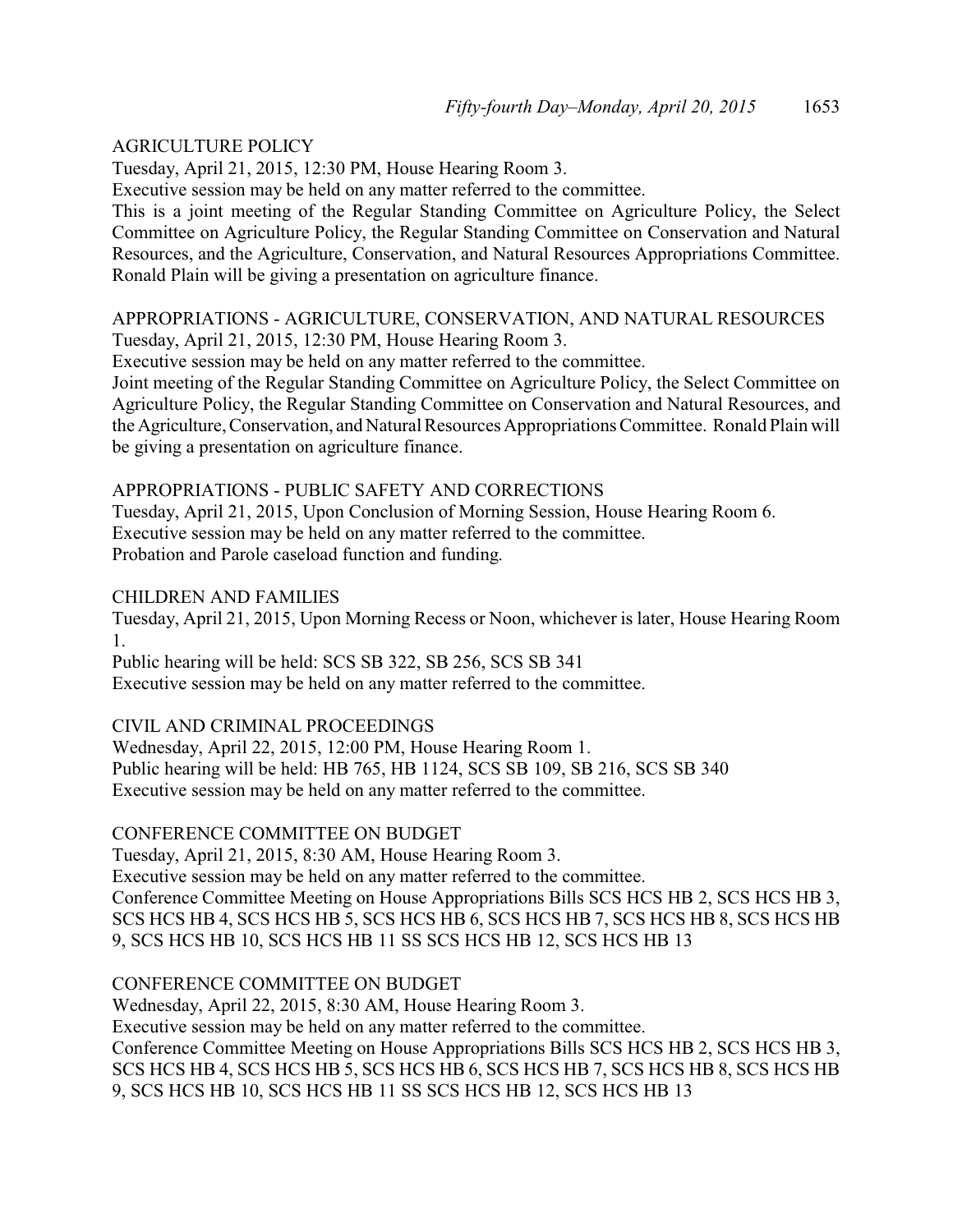### CONSERVATION AND NATURAL RESOURCES

Tuesday, April 21, 2015, 12:30 PM, House Hearing Room 3.

Executive session may be held on any matter referred to the committee.

Joint meeting of the Regular Standing Committee on Conservation and Natural Resources, the Regular Standing Committee on Agriculture Policy, the Select Committee on Agriculture, and the Agriculture, Conservation, and Natural Resources Appropriations Committee. Ronald Plain will be giving a presentation on agriculture finance.

### **CORRECTIONS**

Wednesday, April 22, 2015, 8:00 AM, House Hearing Room 5. Public hearing will be held: HB 708, SB 317, SCS SB 435 Executive session will be held: HB 344 Executive session may be held on any matter referred to the committee. AMENDED

ECONOMIC DEVELOPMENT AND BUSINESS ATTRACTION AND RETENTION Tuesday, April 21, 2015, 2:00 PM, House Hearing Room 6. Public hearing will be held: HB 1122 Executive session may be held on any matter referred to the committee.

### ELECTIONS

Tuesday, April 21, 2015, 8:15 AM, House Hearing Room 5. Public hearing will be held: HB 287 Executive session will be held: HB 287, HB 1016, HB 1157, HB 1204 Executive session may be held on any matter referred to the committee.

### EMERGING ISSUES IN EDUCATION

Tuesday, April 21, 2015, Upon Conclusion of Afternoon Session, South Gallery. Executive session will be held: HB 1083 Executive session may be held on any matter referred to the committee.

ENERGY AND THE ENVIRONMENT Tuesday, April 21, 2015, 8:00 AM, House Hearing Room 7. Public hearing will be held: SCS SB 445 Executive session will be held: SCS SB 445 Executive session may be held on any matter referred to the committee.

FISCAL REVIEW Tuesday, April 21, 2015, 9:15 AM, South Gallery. Executive session may be held on any matter referred to the committee. Executive session on bill(s) referred to the committee.

FISCAL REVIEW Wednesday, April 22, 2015, 9:15 AM, South Gallery. Executive session may be held on any matter referred to the committee. Executive session on bill(s) referred to the committee.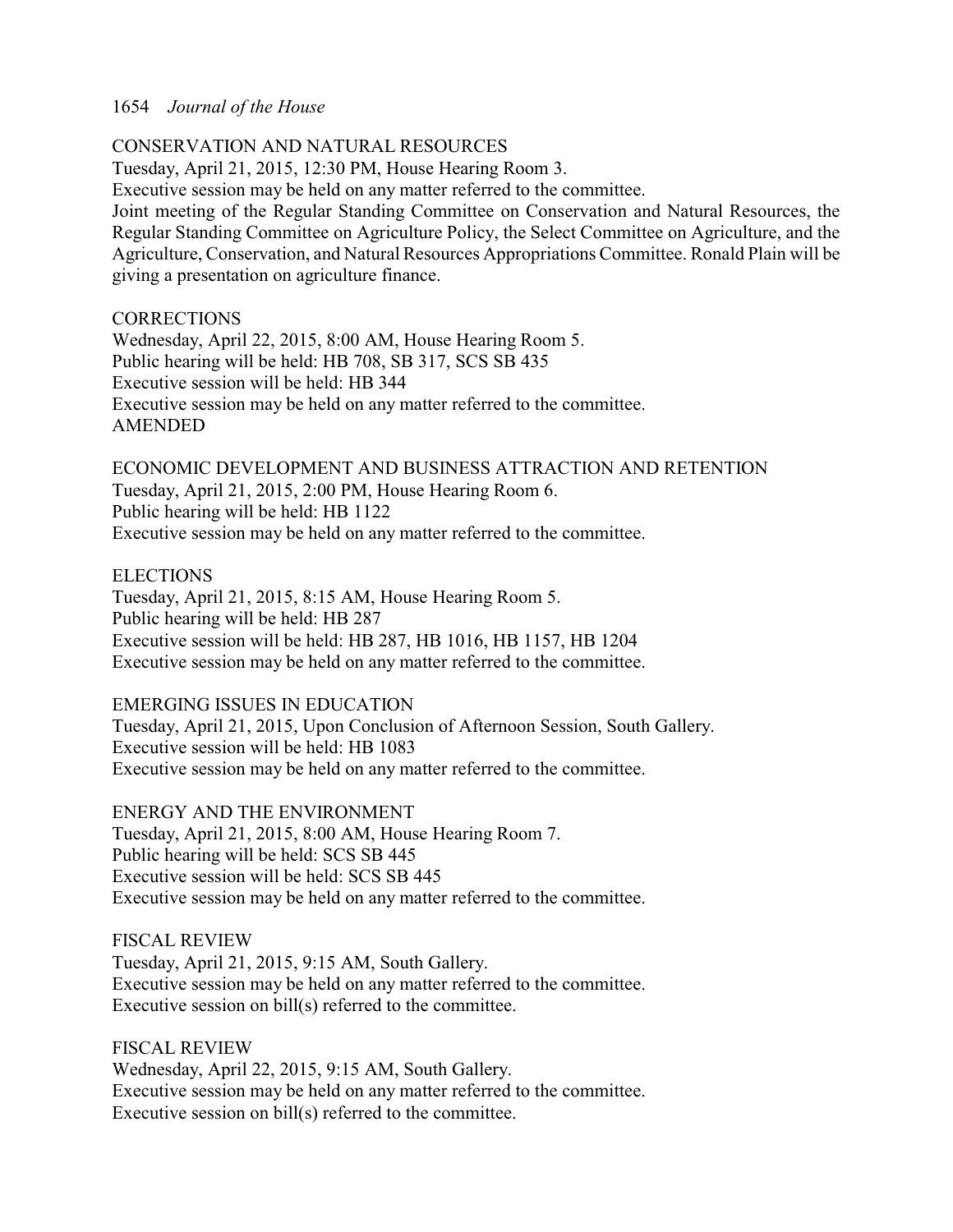### FISCAL REVIEW

Thursday, April 23, 2015, 9:15 AM, South Gallery. Executive session may be held on any matter referred to the committee. Executive session on bill(s) referred to the committee.

### HEALTH AND MENTAL HEALTH POLICY

Tuesday, April 21, 2015, Upon Conclusion of Afternoon Session or 5 PM, House Hearing Room 6.

Public hearing will be held: SB 82, SS SCS SB 122, SCR 12, HB 1177 Executive session may be held on any matter referred to the committee.

### HEALTH AND MENTAL HEALTH POLICY

Wednesday, April 22, 2015, Upon Conclusion of Morning Session or Noon, whichever is later, Legislative Library. Public hearing will be held: SCS SB 10, SS SCS SB 26, SCS SB 119, SCS SB 230, HB 1077, HB 1315

Executive session may be held on any matter referred to the committee.

Location subject to change if a hearing room becomes available.

### HEALTH INSURANCE

Wednesday, April 22, 2015, 8:00 AM, House Hearing Room 4. Public hearing will be held: SS SCS Sbs 63 & 111, HB 891 Executive session may be held on any matter referred to the committee.

### HIGHER EDUCATION

Tuesday, April 21, 2015, 8:00 AM, House Hearing Room 6. Public hearing will be held: HB 687, HB 905, SCS SB 224, HB 1092 Executive session may be held on any matter referred to the committee. AMENDED

LOCAL GOVERNMENT

Tuesday, April 21, 2015, 12:30 PM, House Hearing Room 5. Public hearing will be held: SCS SB 326 Executive session will be held: SS SCS SB 67, SCS SB 245 Executive session may be held on any matter referred to the committee.

### **PENSIONS**

Tuesday, April 21, 2015, 9:00 AM, House Hearing Room 4. Public hearing will be held: SCS SB 300 Executive session may be held on any matter referred to the committee.

PROFESSIONAL REGISTRATION AND LICENSING Tuesday, April 21, 2015, 12:30 PM, House Hearing Room 4. Public hearing will be held: SCS SB 107, SCS SB 146, SB 458, SCS SB 499, HB 1213, HB 790, HB 1319 Executive session will be held: SCS SB 107, SCS SB 146, SCS SB 499, HB 896, HB 897 Executive session may be held on any matter referred to the committee. AMENDED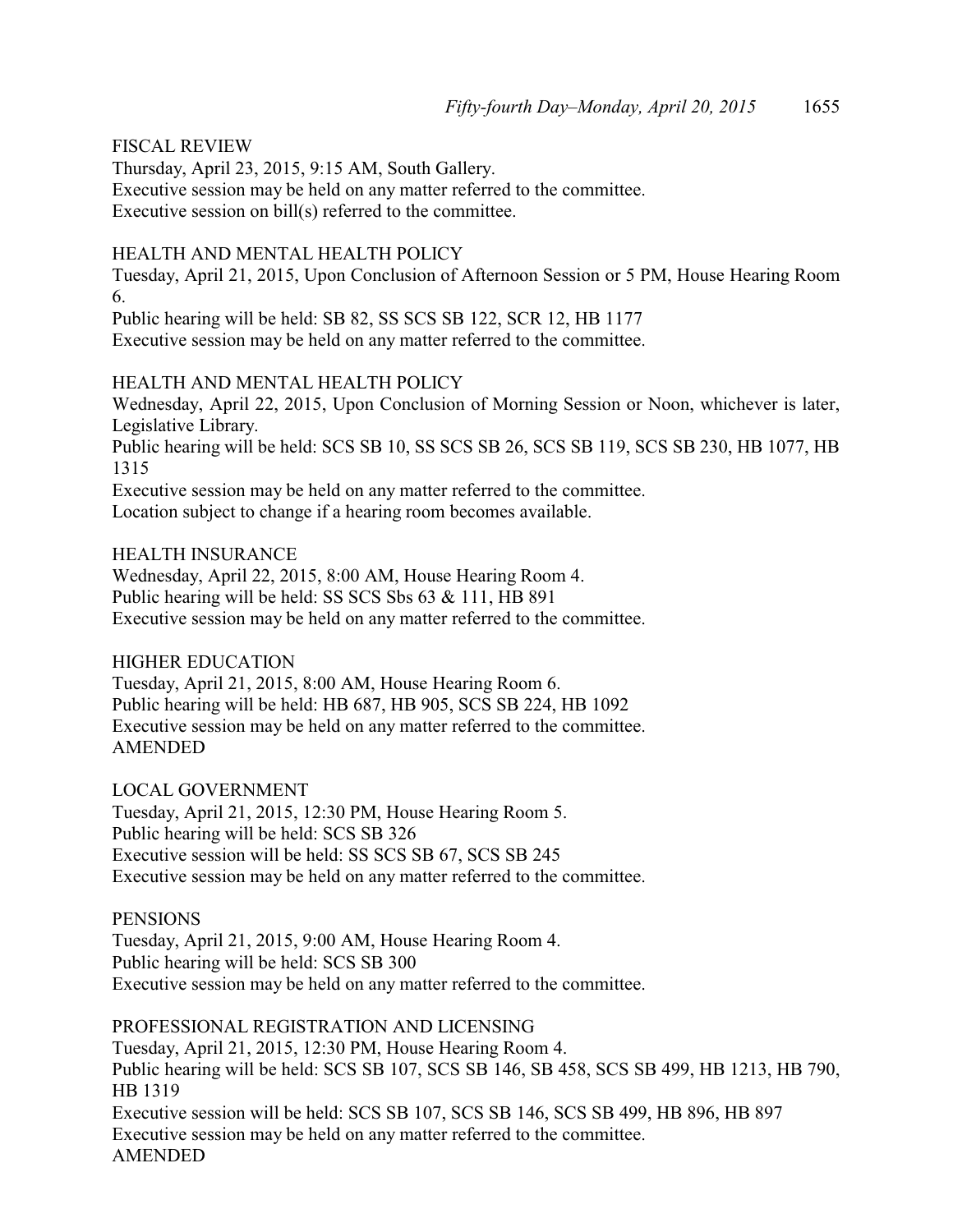### SELECT COMMITTEE ON AGRICULTURE

Tuesday, April 21, 2015, 12:30 PM, House Hearing Room 3.

Executive session may be held on any matter referred to the committee.

Joint meeting of the Regular Standing Committee on Agriculture Policy, the

Select Committee on Agriculture, the Regular Standing Committee on Conservation and Natural Resources, and the Agriculture, Conservation and Natural Resources Appropriations Committee. Ronald Plain will be giving a presentation on agriculture finance.

SELECT COMMITTEE ON FINANCIAL INSTITUTIONS AND TAXATION

Tuesday, April 21, 2015, 9:45 AM, South Gallery. Executive session will be held: SCS SB 270, SB 283

Executive session may be held on any matter referred to the committee.

### SELECT COMMITTEE ON JUDICIARY

Wednesday, April 22, 2015, 5:00 PM, House Hearing Room 1. Executive session will be held: HB 45, HB 302, HB 657, HB 767, HB 1173, HB 1331, HB 207, HB 1176

Executive session may be held on any matter referred to the committee. AMENDED

### TRADE AND TOURISM

Wednesday, April 22, 2015, 8:30 AM, House Hearing Room 1. Public hearing will be held: SB 276, SB 277, SCR 14, SCR 15 Executive session may be held on any matter referred to the committee. AMENDED

### TRANSPORTATION

Tuesday, April 21, 2015, 12:30 PM, House Hearing Room 7. Public hearing will be held: SB 272, SS SCS SB 278, SB 318, SB 446, SCS SB 456, HB 1198 Executive session will be held: SB 272, SS SCS SB 278, SB 318, SB 446, SCS SB 456, HB 1198, HB 102, HB 995, HB 1266 Executive session may be held on any matter referred to the committee.

### UTILITY INFRASTRUCTURE

Wednesday, April 22, 2015, 5:00 PM or Upon Adjournment, whichever is later, House Hearing Room 6. Public hearing will be held: HB 1175

Executive session may be held on any matter referred to the committee.

WAYS AND MEANS

Tuesday, April 21, 2015, 5:00 PM, House Hearing Room 1. Public hearing will be held: SCS SB 18, SCR 29, SCS SB 336, HB 693, HB 1306 Executive session will be held: HB 1015, HB 1296, SS SCS SB 174 Executive session may be held on any matter referred to the committee.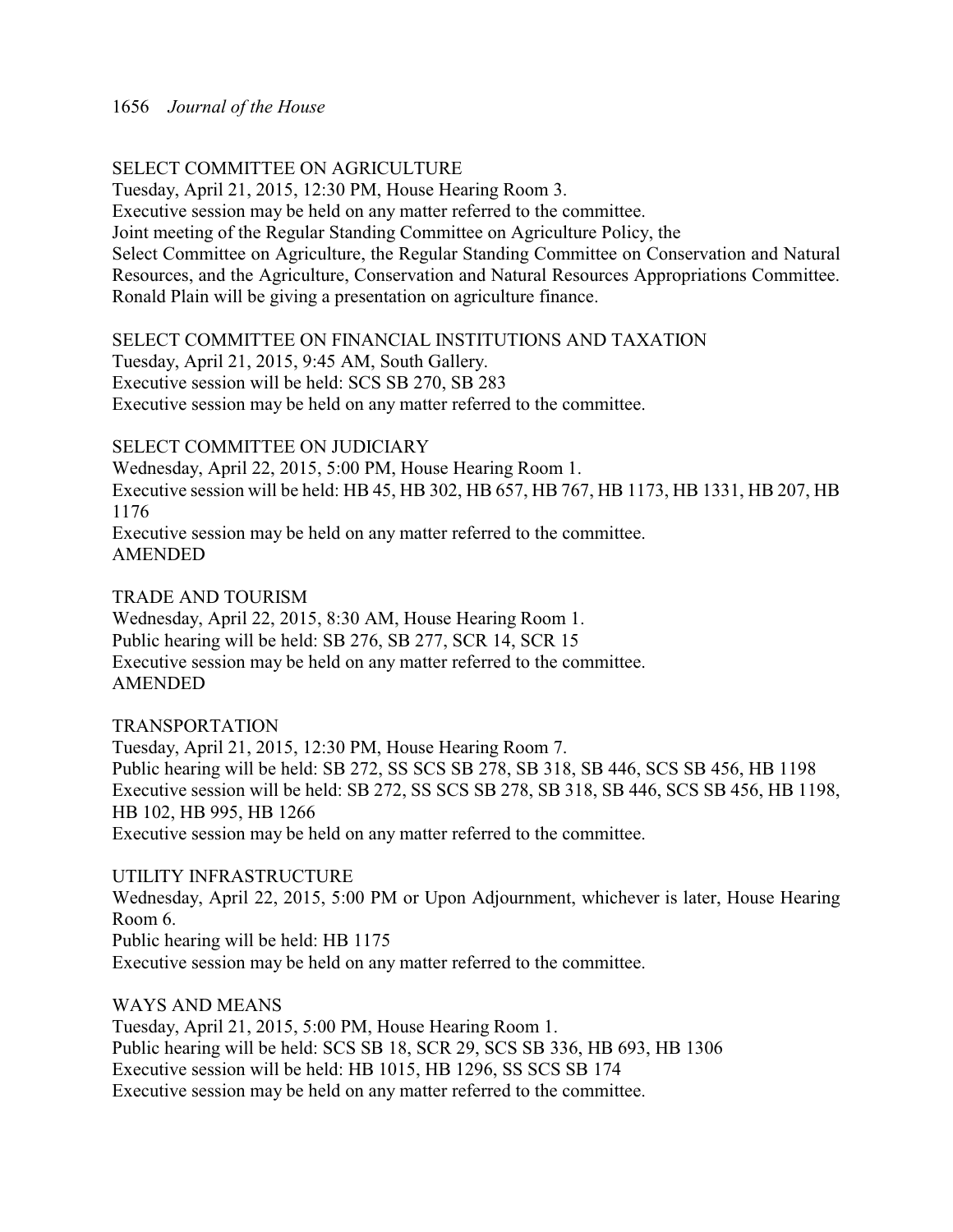### **HOUSE CALENDAR**

#### FIFTY-FIFTH DAY, TUESDAY, APRIL 21, 2015

### **HOUSE JOINT RESOLUTIONS FOR PERFECTION**

HJR 44 - Shumake HCS HJR 24 - Cierpiot HCS HJR 7 - Engler HJR 9 - Burlison HJR 4 - Haahr HCS HJR 41 - Jones

#### **HOUSE BILLS FOR PERFECTION**

HCS HB 138 - Reiboldt HCS HB 181 - Haahr HCS HB 497 - Austin HCS HB 203 - Curtman HB 793 - Rizzo HCS HB 321 - Jones HB 324 - Shumake HCS HB 339 - McGaugh HCS HB 550 - Wood HCS HB 655 - Love HB 676 - Rowden HB 494 - Leara HCS HB 965 - Allen HCS HB 356 - Jones HCS HB 624 - Franklin HCS HB 654 - Allen HCS HB 770 - Jones HCS HB 1312 - Rowden HCS HB 117 - Burlison HCS HB 461 - Bahr HCS HB 520 - Hicks HCS HB 540 - Johnson HCS HBs 671 & 683 - Frederick HB 739 - McCann Beatty HCS HB 762 - Higdon HCS HB 781 - Gosen HCS HB 844 - Hough HCS HB 955 - Ross HCS HB 1058 - Miller HCS HB 137 - McCaherty HCS HB 385 - Walker HCS HB 519 - Vescovo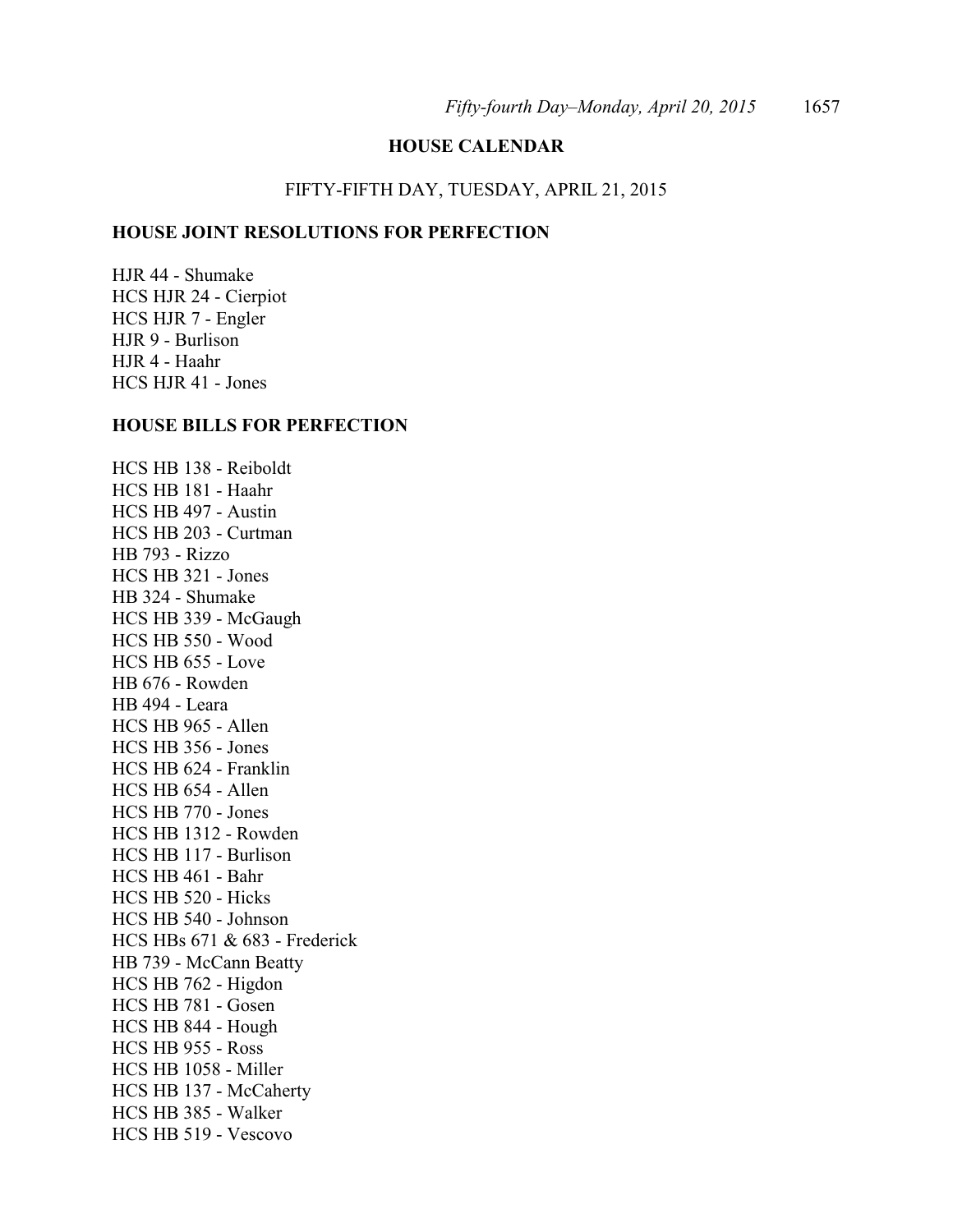HCS HB 547 - Allen HCS HB 583 - Cross HB 630 - Leara HCS HB 884 - Rowden HB 981 - Rowden HB 1039 - Dugger HCS HB 1066 - Allen HCS HB 1184 - Hummel HCS HB 67 - Dugger HCS HB 375 - McGaugh HB 411 - Kelley HCS HB 422 - Burlison HCS HB 527 - Hill HB 536 - Redmon HB 571 - Burlison HCS HB 634 - Burlison HB 702 - Higdon HB 761 - Jones HB 842 - McDaniel HB 892 - Shumake HCS HB 1023 - Swan HCS HB 1047 - Zerr HCS HB 1091 - Phillips HCS HB 120 - Davis HCS HB 122 - McGaugh HCS HB 209 - Conway (104) HB 464 - Rowden HCS HB 476 - Fitzwater (144) HCS HB 479 - Houghton HCS HB 627 - King HCS HB 658 - Ross HCS HB 694 - Brattin HCS HB 742 - Bahr HCS HB 760 - Flanigan HCS HB 803 - Swan HCS HB 830 - Curtman HCS HB 867 - Frederick HCS HB 921 - Burlison HCS HB 1003 - Hummel HCS HB 1243 - English HB 1313 - Rowden HB 1324, HCA 1 - Rowden HB 101 - Redmon HB 322 - Shumake HB 854 - Reiboldt HCS HB 198 - Morris HCS HB 956 - Fraker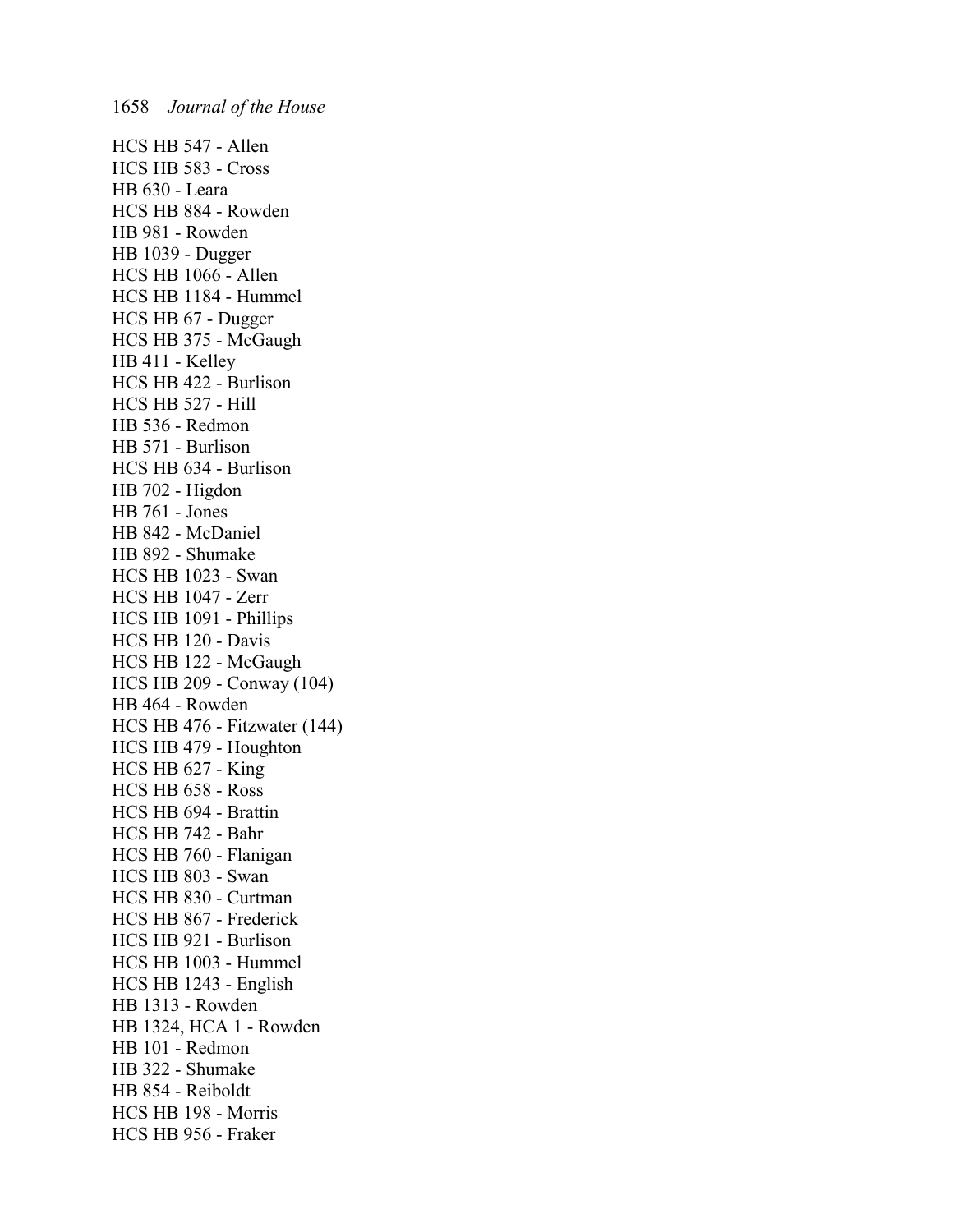HB 1024 - Higdon HCS HB 1048 - Kidd HCS HB 1318 - Brown (57) HCS HB 165 - Gosen HCS HB 180 - Cookson HB 389 - Hoskins HCS HB 530 - Roden HCS HB 697 - Corlew HCS HB 1074 - Lant HB 1247 - Lant HCS HB 1254 - Lichtenegger

### **HOUSE CONCURRENT RESOLUTIONS FOR THIRD READING**

HCR 35 - Reiboldt

### **HOUSE BILLS FOR THIRD READING**

HB 582 - Curtis HCS HB 513, (Fiscal Review 3/4/15) - McCaherty HCS HB 377, (Fiscal Review 4/14/15) - Swan HB 928 - Corlew HB 691, (Fiscal Review 4/16/15) - Leara HCS HB 807, (Fiscal Review 4/16/15) - Cornejo HB 940 - Jones HCS HB 665, (Fiscal Review 4/16/15) - Franklin

### **SENATE BILLS FOR THIRD READING - CONSENT**

(04/16/2015)

SB 116 - Davis

### **SENATE BILLS FOR THIRD READING**

HCS SB 221, (Fiscal Review 4/16/15) - Hinson SS SB 239 - Burlison HCS SS SCS SB 5, (Fiscal Review 4/20/15) - Cornejo SB 68 - Hinson HCS SB 231 - Rhoads

### **SENATE CONCURRENT RESOLUTIONS FOR THIRD READING**

SCR 2 - English